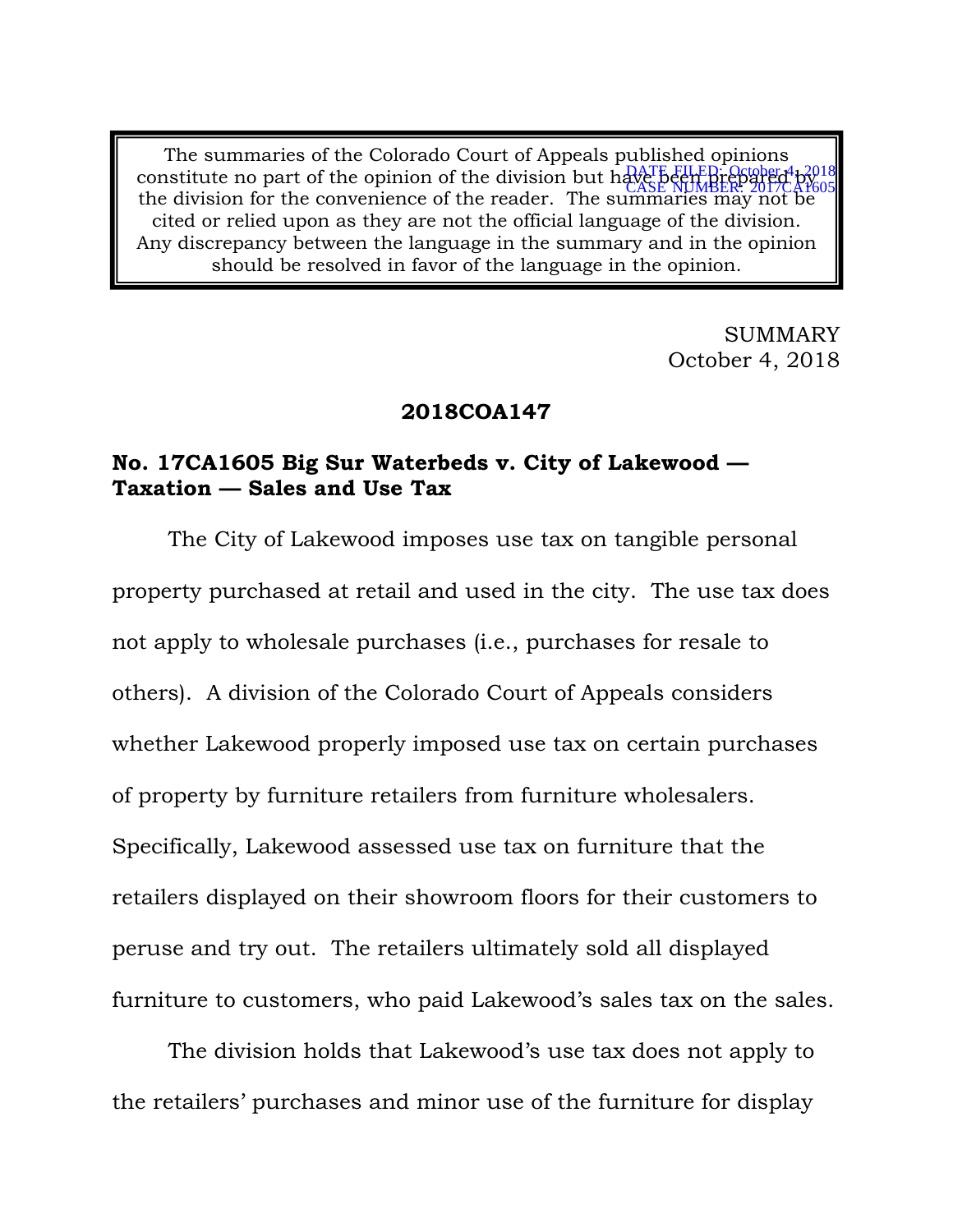because the primary purpose of those purchases was to resell that furniture. As a result, the division affirms the district court's judgment cancelling the tax assessments.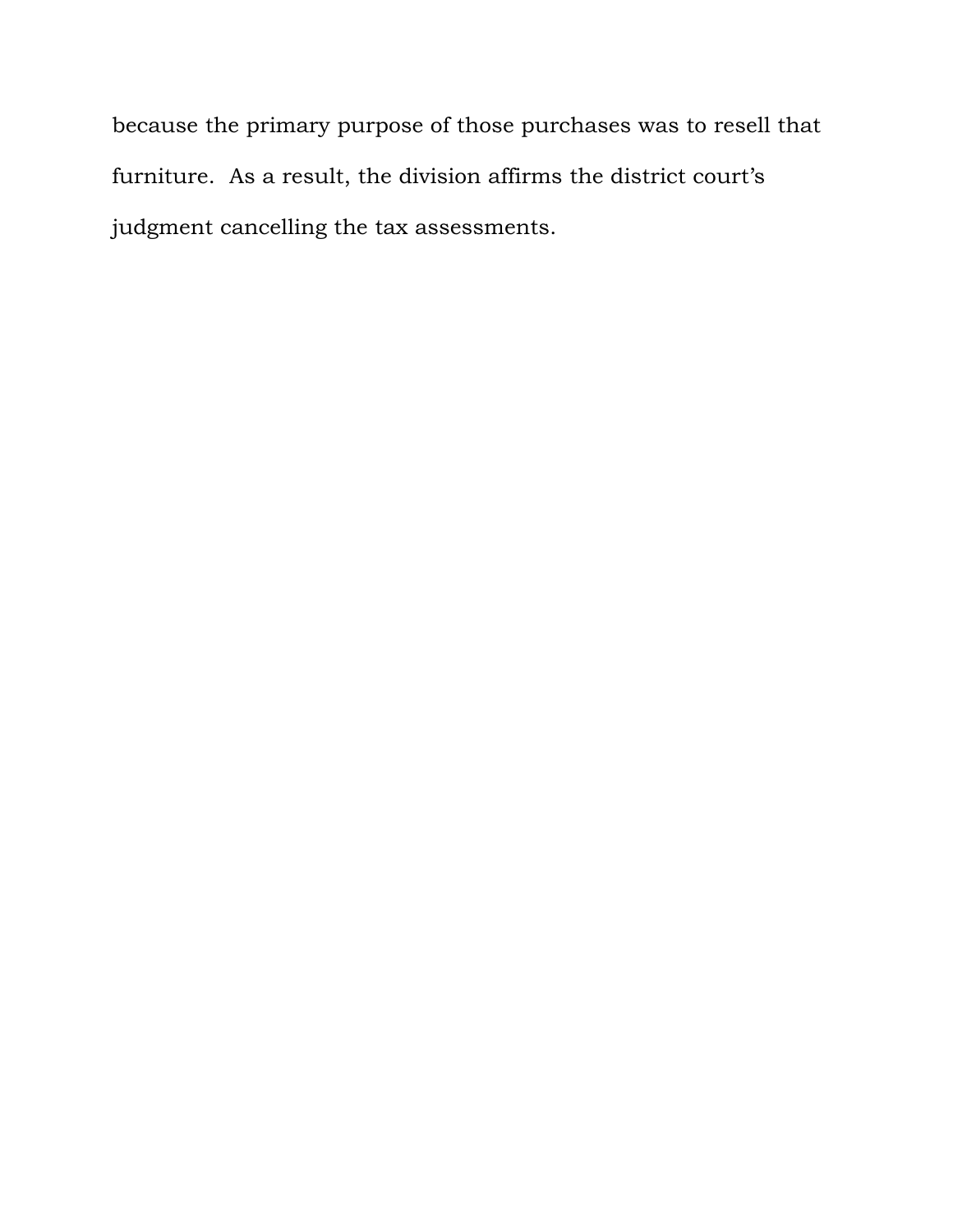#### Court of Appeals No. 17CA1605 Jefferson County District Court No. 16CV30877 Honorable Laura A. Tighe, Judge

Big Sur Waterbeds, Inc.; Denver Mattress Company, LLC; and Sofa Mart, LLC,

Plaintiffs-Appellees,

v.

City of Lakewood, Colorado; and Larry Dorr, in his official capacity as Finance Director of the City of Lakewood, Colorado,

Defendants-Appellants.

#### JUDGMENT AFFIRMED

Division VII Opinion by JUDGE NAVARRO J. Jones and Kapelke\*, JJ., concur

Announced October 4, 2018

Silverstein & Pomerantz LLP, Neil I. Pomerantz, Mark E. Medina, Michelle Bush, Denver, Colorado, for Plaintiffs-Appellees

Hoffman, Parker, Wilson & Carberry, P.C., M. Patrick Wilson, M. Keith Martin, Denver, Colorado, for Defendants-Appellants

\*Sitting by assignment of the Chief Justice under provisions of Colo. Const. art. VI, § 5(3), and § 24-51-1105, C.R.S. 2018.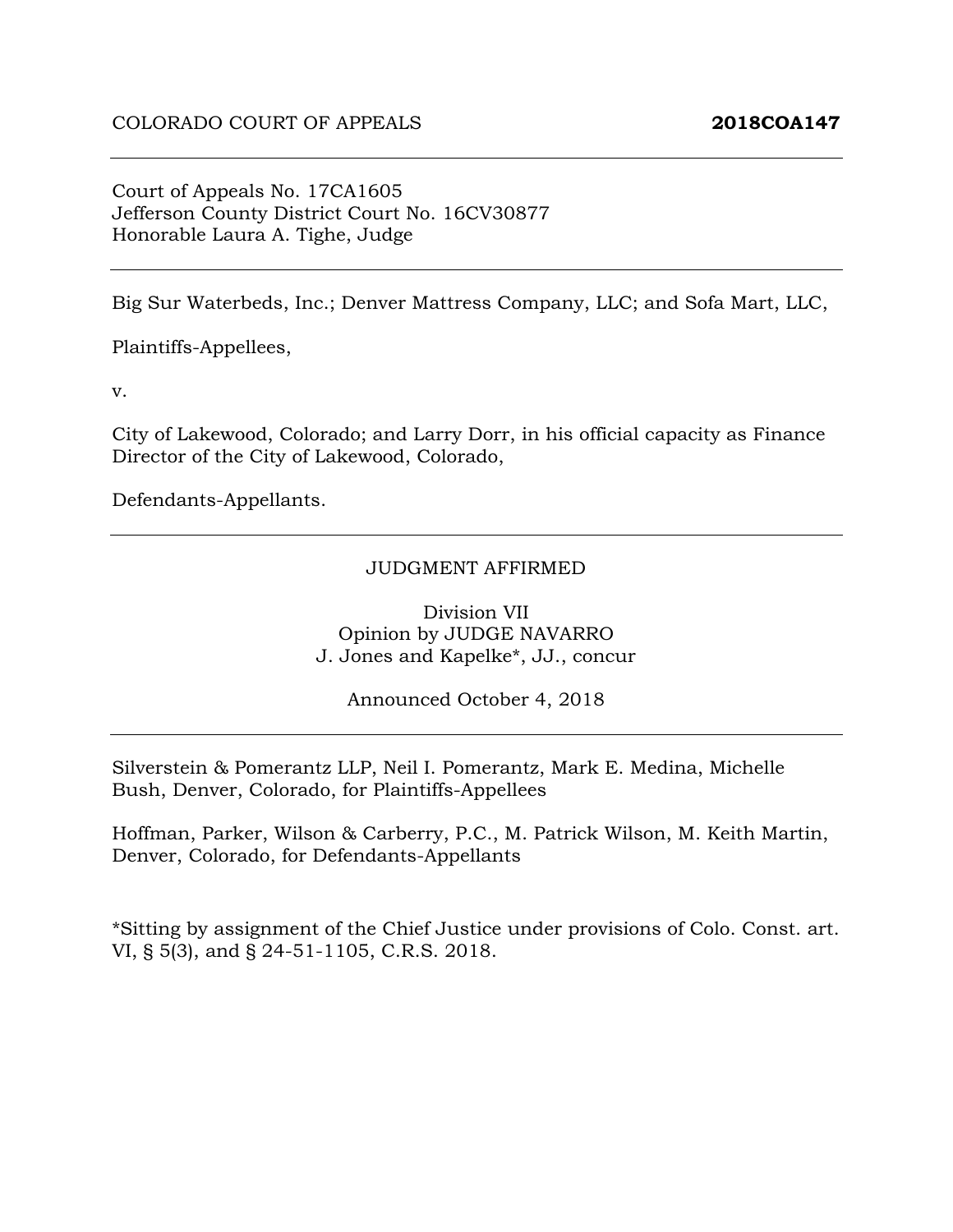¶ 1 Plaintiffs, Big Sur Waterbeds, Inc., Denver Mattress Co., LLC, and Sofa Mart, LLC, purchase furniture (tax free) from wholesalers worldwide and resell it in stores across the country, including in the City of Lakewood. At each Lakewood store, plaintiffs provide a showroom in which they display some furniture for customers to peruse and try out. Plaintiffs also maintain warehouses, where they store the bulk of their inventory. They ultimately sell all the furniture — including the displayed furniture — and fill customer orders from either the warehouses or the showrooms. Plaintiffs' customers pay Lakewood's sales tax on each purchase.

¶ 2 Lakewood assessed use tax on plaintiffs' purchases of the displayed furniture from 2012 to 2015, on the theory that plaintiffs purchased the displayed furniture *at retail* for their own use in advertising their products. Plaintiffs challenged the assessments in the district court, which held a bench trial. They argued that, like all the furniture they buy, they purchased the displayed furniture *at wholesale* — that is, primarily for resale — and thus those purchases were exempt from use tax. Employing the "primary purpose" test from *A.B. Hirschfeld Press, Inc. v. City and County of Denver*, 806 P.2d 917, 918-26 (Colo. 1991), the court agreed with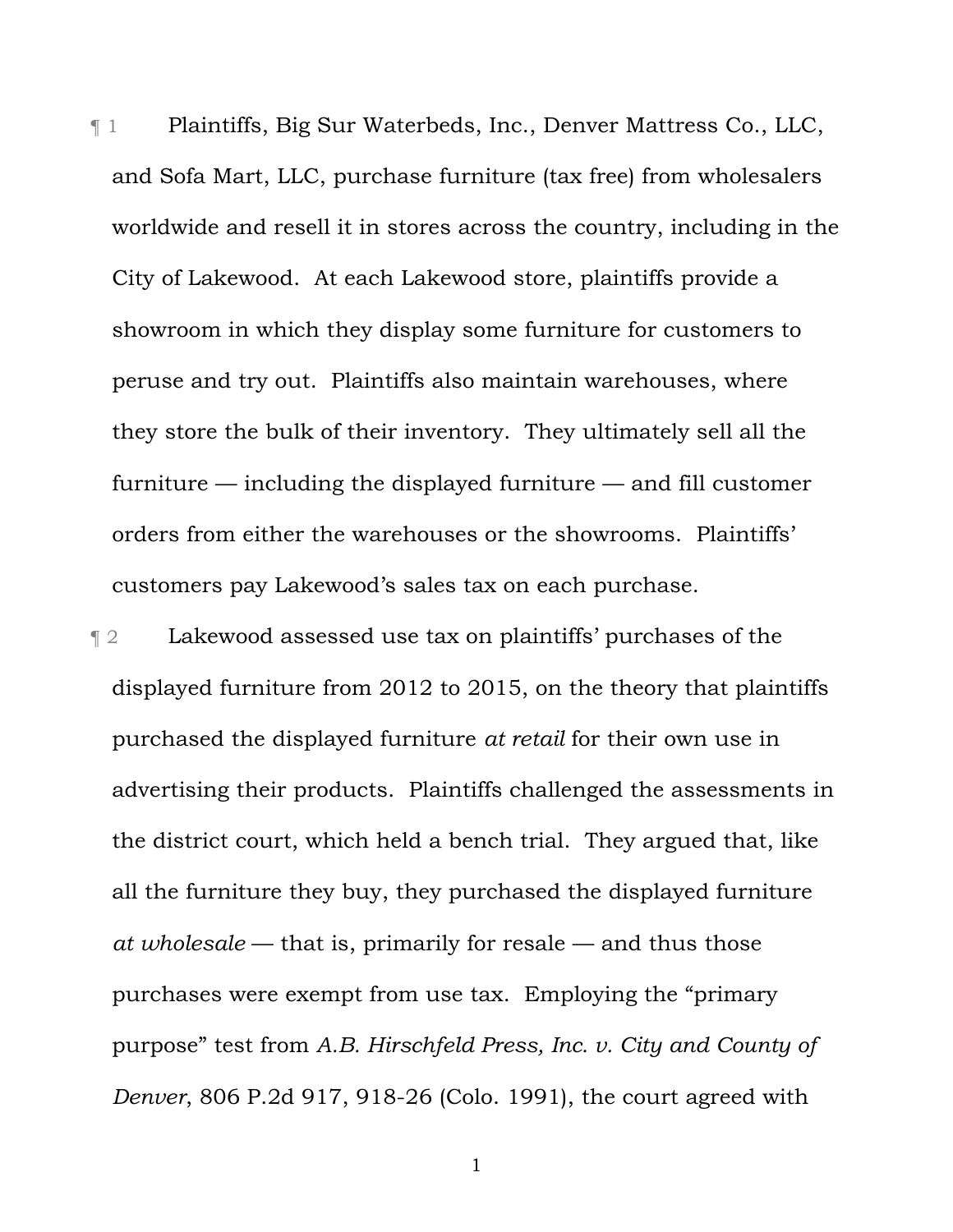plaintiffs and cancelled Lakewood's use tax assessments.

Addressing an issue of first impression, we also conclude that plaintiffs purchased the displayed furniture primarily for resale. Therefore, we affirm the judgment cancelling the assessments.

#### I. Standard of Review

¶ 3 We review de novo a district court's interpretation of a tax code. *Leggett & Platt, Inc. v. Ostrom*, 251 P.3d 1135, 1140 (Colo. App. 2010). Generally, when interpreting tax provisions, we resolve doubts in favor of the taxpayer. *Noble Energy, Inc. v. Colo. Dep't of Revenue*, 232 P.3d 293, 296 (Colo. App. 2010). When a taxpayer claims a statutory exemption from taxation, however, we presume that taxation is the rule and resolve doubts in favor of the taxing authority. *Id.*

¶ 4 "Following a bench trial, we defer to a trial court's factual findings unless they are so clearly erroneous as to find no support in the record." *Target Corp. v. Prestige Maint. USA, Ltd.*, 2013 COA 12, ¶ 24.

II. Lakewood's Code and Regulations **The Stern Exercice is a summid in the set of the U.S. Exerce is a summid vector of the U.S. Exercise 15 Telecome 15 Telecome 15 Telecome 15 Telecome 15 Telecome 15 Telecome 15 Telecome 15 Telecome 15 Telecome 15 Telecome** "for the privilege of storing, using, or consuming in the City any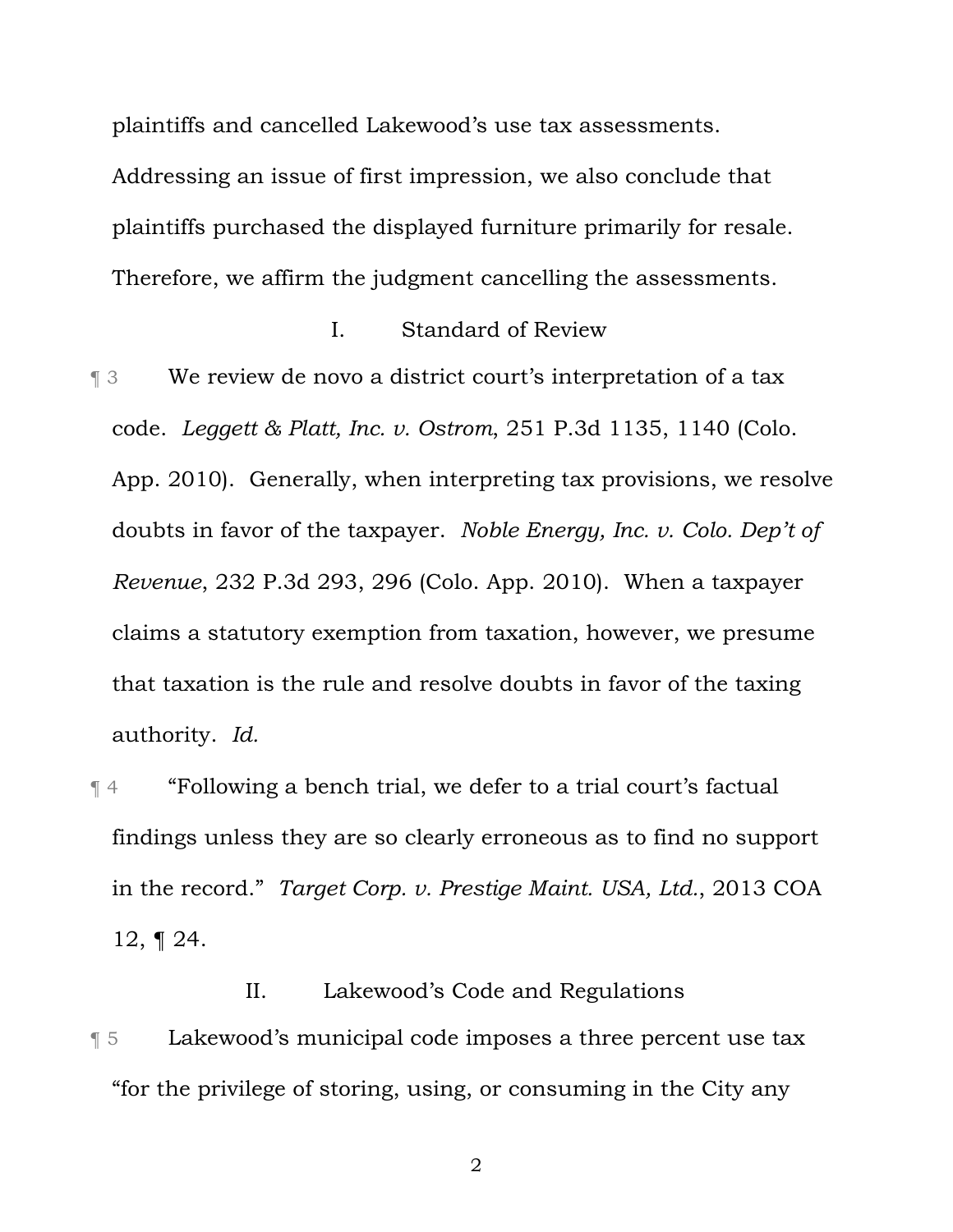articles of tangible personal property or taxable services purchased *at retail*." Lakewood Mun. Code 3.01.210 (emphasis added). The use tax does not apply if the purchaser has already paid sales tax on the item, either to Lakewood or to another municipality, in an amount equal to or greater than the amount of Lakewood's tax. *Id.* at 3.01.220(A)(1), (E).

- ¶ 6 "Retail sale" is defined as "all sales except wholesale sales made within the city." *Id.* at 3.01.020. A "[w]holesale sale" is "a sale by wholesalers to retail merchants, jobbers, dealers, or other wholesalers for resale and does not include a sale by wholesalers to users or consumers not for resale . . . ." *Id.*
- ¶ 7 Consistent with the definitions of retail sale and wholesale sale, the code also expressly exempts from use tax "the storage, use, or consumption of any tangible personal property purchased for resale in the city, either in its original form or as an ingredient of a manufactured or compounded product, in the regular course of a business." *Id.* at 3.01.230(B).1

 $\overline{a}$ 

<sup>1</sup> This code provision *exempting* property from use tax mirrors the provision *imposing* use tax: both provide that use tax does not apply to wholesale sales (i.e., purchases for resale). The parties disagree, therefore, about whether this case presents a tax-imposition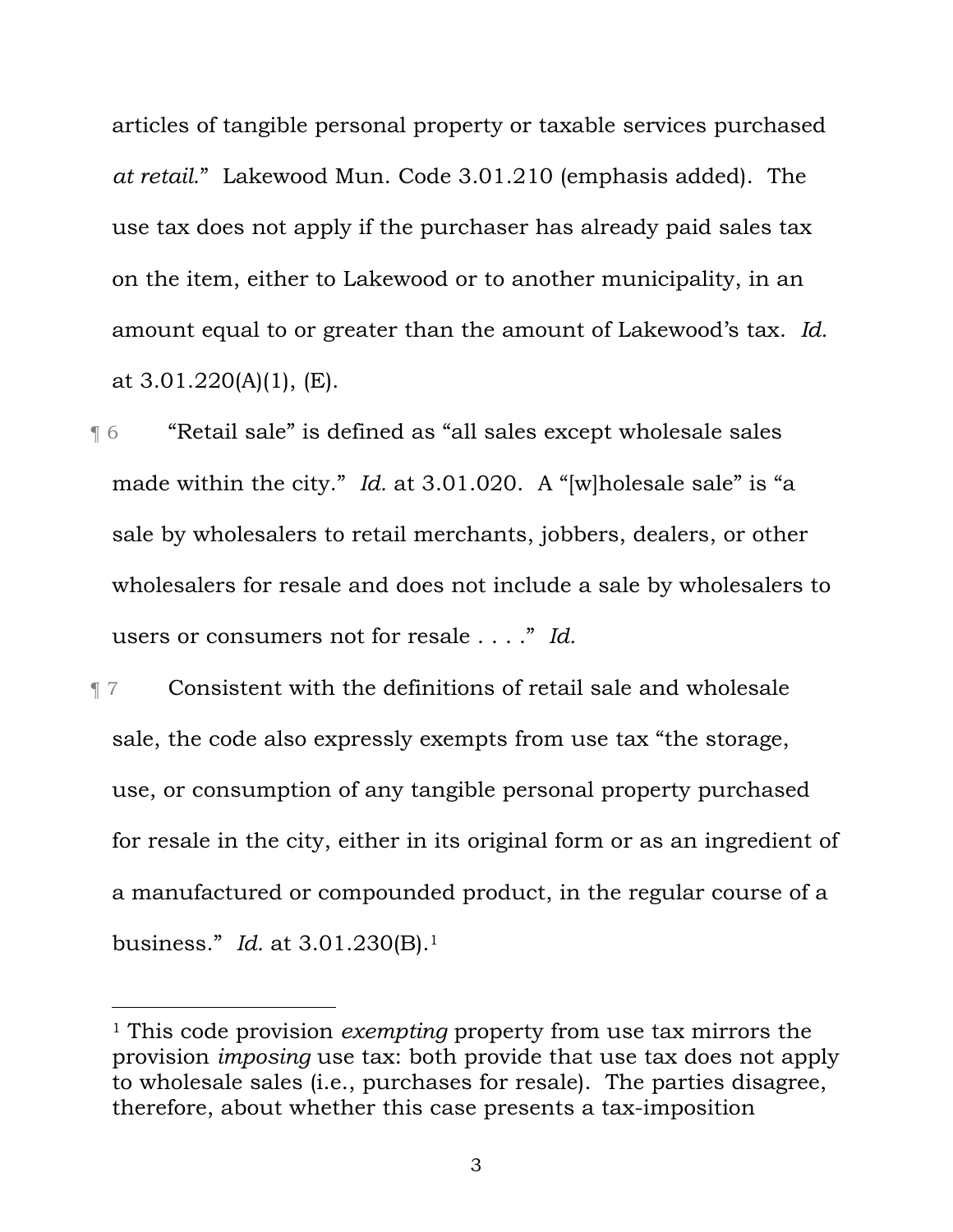¶ 8 Lakewood's sales and use tax regulations supply guidance on interpreting the code. *See id.* at 3.01.070 ("The City Council shall adopt rules and regulations in conformity with this chapter for the proper administration and enforcement of this chapter."). One such regulation explains that "[u]se tax is a complement to sales tax." Lakewood Sales and Use Tax Reg. 3.01.300(1)(b) (adopted June 24, 1985), https://perma.cc/2LGV-L4B7.2 Because sales tax is imposed only on retail sales, which are sales to the user or consumer of property or services sold, "use tax shall not apply to the storage, use[,] or consumption of tangible personal property purchased by a licensed retailer for resale within the regular course of a business." *Id.*

dispute (requiring doubts to be resolved against taxation) or a taxexemption dispute (requiring doubts to be resolved in favor of taxation). We need not settle this disagreement. Even assuming that plaintiffs claim an exemption, they should prevail because they are clearly entitled to the exemption, as we will explain.

-

2 We apply this version of the regulations because it was admitted into evidence at trial without objection. *See Alpenhoff LLC v. City of Ouray*, 2013 COA 9, ¶ 10 ("[A]ppellate review extends only to those [municipal] code provisions included in the record."). While these regulations have apparently been amended since their 1985 adoption, *see* Lakewood Sales and Use Tax Rules, Regs. & Special Regs. (amended effective June 12, 1993 and revised Oct. 21, 1994), https://perma.cc/SG2X-WV4L, the relevant regulatory language discussed in this opinion has not changed.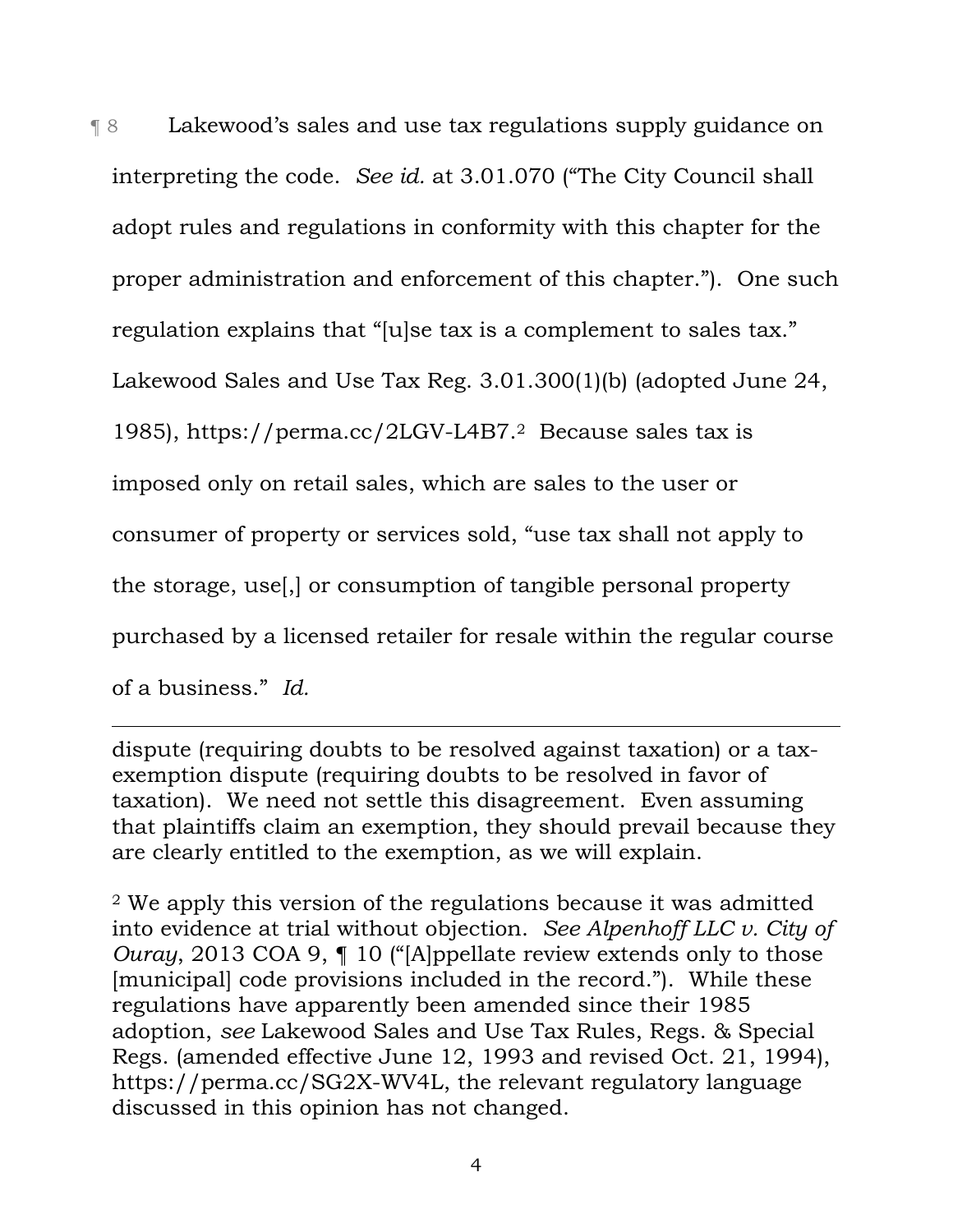# ¶ 9 Regulation 3.01.300(1)(b) also cautions, however, that

[t]angible personal property that was purchased tax-free for resale or as an ingredient of a manufactured or compounded product *and subsequently withdrawn from stock for the purchaser's own use or consumption* shall be taxed at the acquisition cost of all materials. The tax liability attaches at the time that the tangible personal property is withdrawn from stock.

*Id.* (emphasis added).

¶ 10 In addition, a special regulation entitled "Initial Use of

Property" states:

Any item purchased for use or consumption by the purchaser is subject to sales or use tax at the time of purchase, even though the item shall be resold later in either its original or altered form. A tax-free purchase is taxable in full at the first time it is used by the purchaser for a nonexempt purpose.

(Example: A junkman may not buy a new car tax-free under the theory that the car is going to be junked someday and resold through his business for scrap.)

Lakewood Sales and Use Tax Special Regs., at 41.

III. Purchased "At Retail" or "At Wholesale?"

**Term 21 The Lakewood contends that plaintiffs' "initial purchase and** 

subsequent use of display furniture is a taxable event." According

to Lakewood, "all of [plaintiffs'] inventory purchases were initially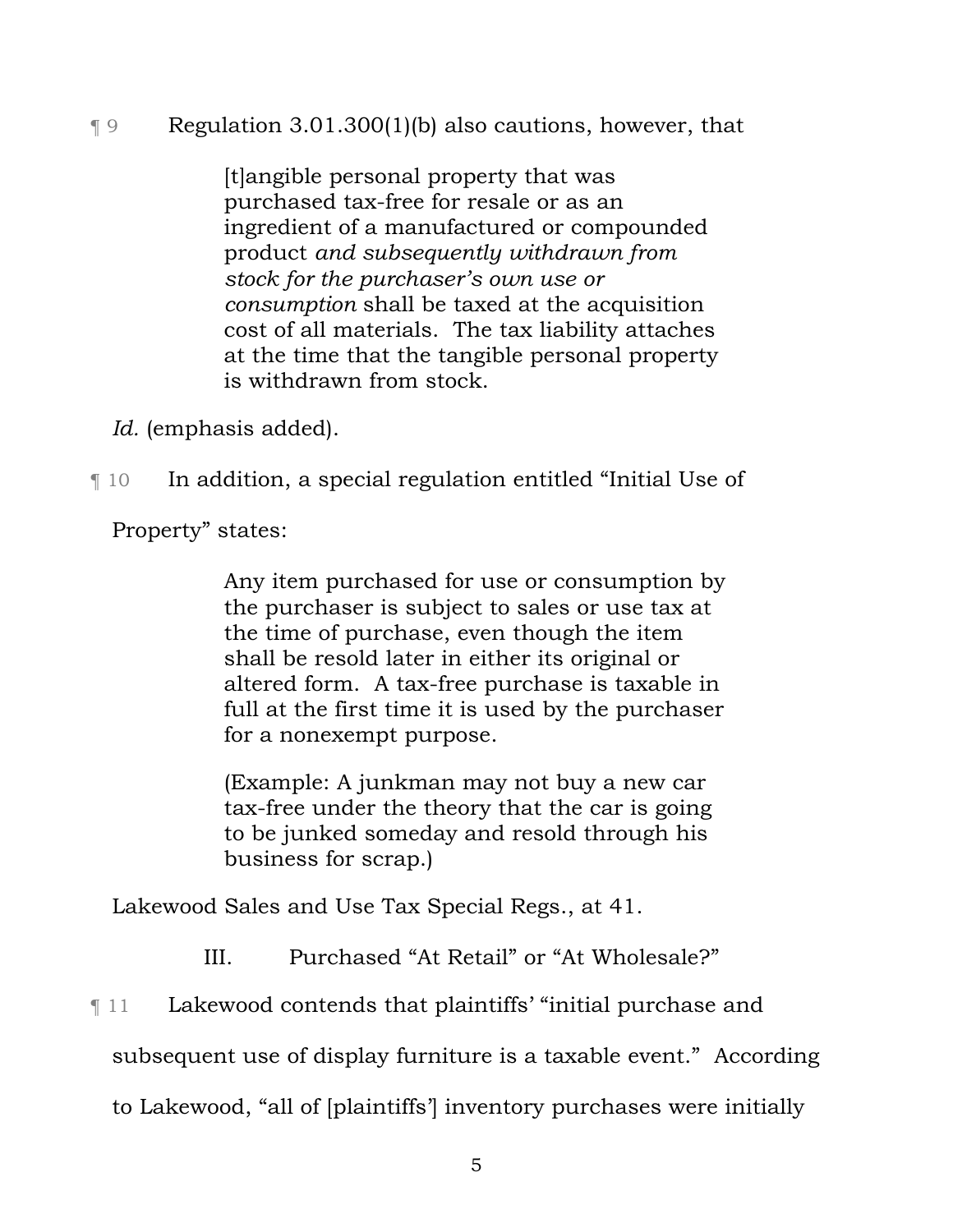treated as exempt wholesale purchases for resale." But "[l]ater, when [plaintiffs] withdrew a portion of this wholesale inventory for use as demonstration and promotion tools, the transactions in which the display models were purchased were properly *recharacterized* as taxable retail transactions."

**Text** For its taxation theory, Lakewood relies on the Initial Use of Property special regulation as well as regulation 3.01.300(1)(b). Respectively, those regulations ask whether the displayed furniture was (1) primarily purchased for use, not for resale; or (2) purchased for resale initially but later withdrawn from stock for plaintiffs' own use (i.e., whether their placing the furniture on display revealed that the primary purpose of their purchase was for their own use rather than for resale). Because both regulations turn on plaintiffs' primary purpose, we first look to the *Hirschfeld* test.

## A. The Primary Purpose Test

¶ 13 In *Hirschfeld*, 806 P.2d at 918-26, the supreme court considered use tax provisions from Denver's tax code that are nearly identical to Lakewood's code. The supreme court explained that, in assessing whether a purchase was made "at retail" or "for resale," courts should apply "a primary purpose" test. *Id.* at 921.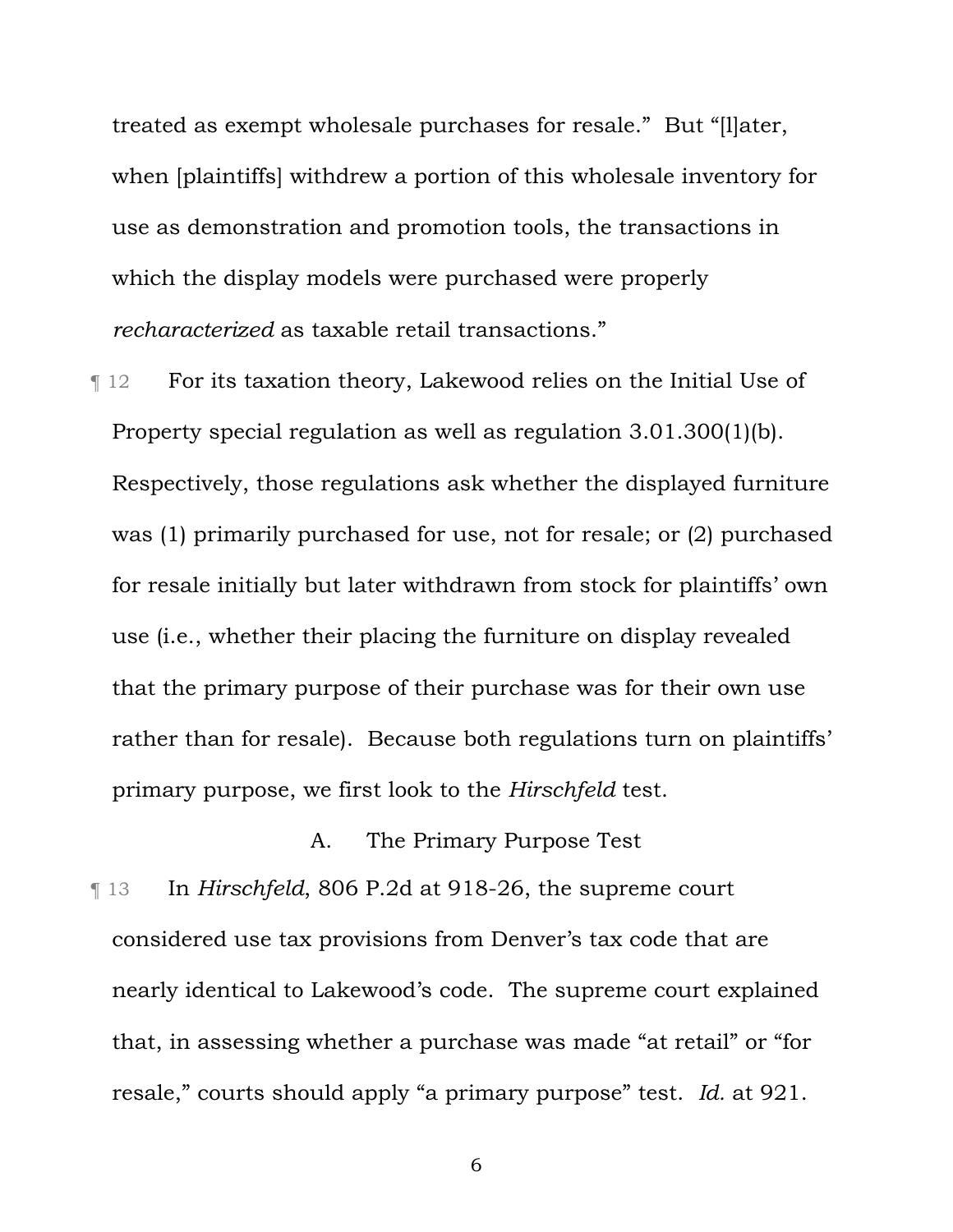Under this test, "a purchase of an item of tangible personal property is a purchase for resale and therefore not a purchase at retail if the primary purpose of the transaction is the acquisition of the item for resale in an unaltered condition and basically unused by the purchaser." *Id.* Five factors inform this determination:

- 1) "the actual conduct of a purchaser subsequent to a disputed purchase," *id.*;
- 2) "the nature of the purchaser's contractual obligations, if any, to use, alter[,] or consume the property to produce goods or perform services," *id.*;
- 3) "the degree to which the items in question are essential to the purchaser's performance of those obligations," *id.*;
- 4) "the degree to which the purchaser controls the manner in which the items are used, altered[,] or consumed prior to their transfer to third parties," *id.*; and
- 5) "the degree to which the form, character[,] or composition of the items when transferred to third parties differs from the form, character[,] or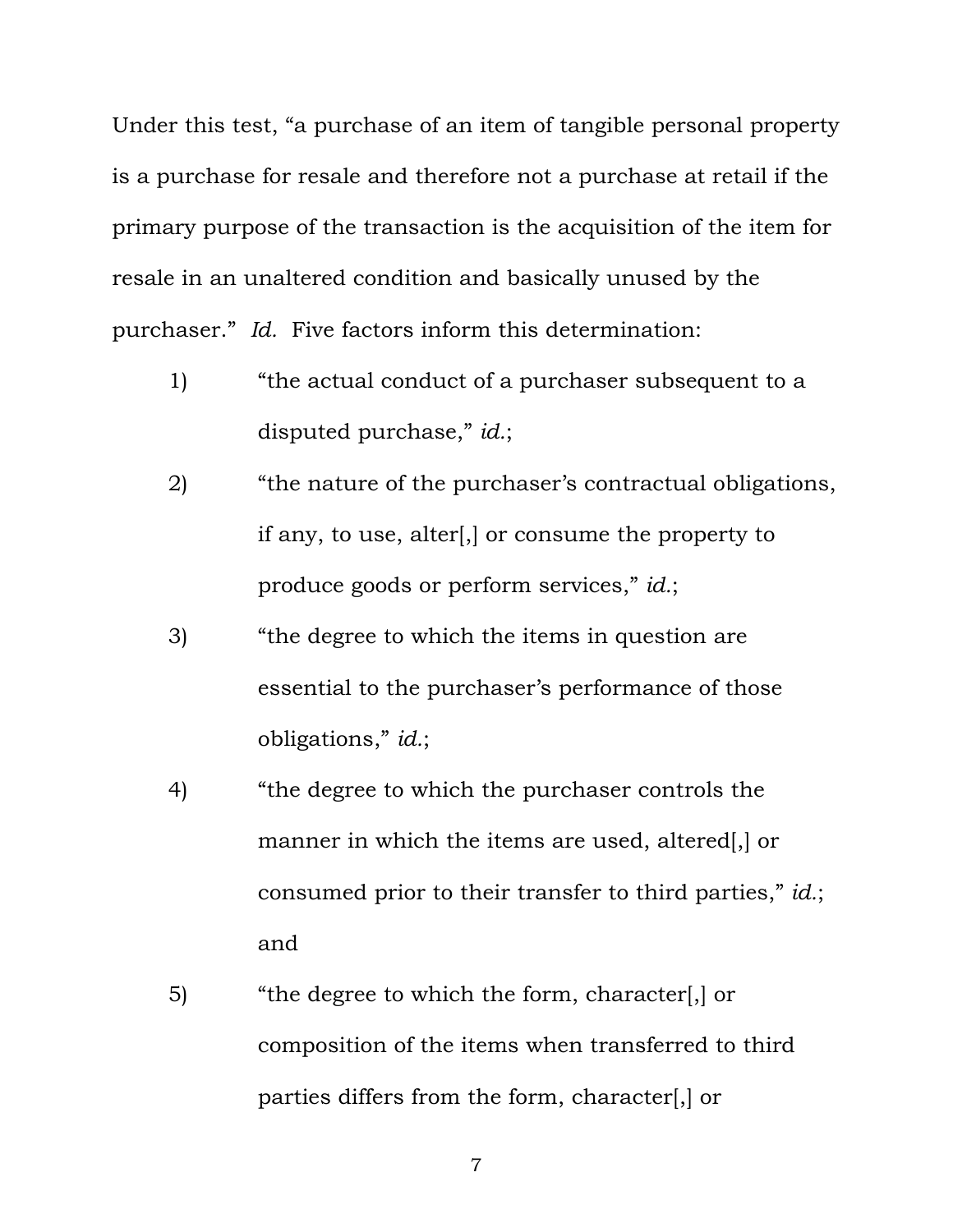composition of those items at the time they were initially purchased," *id.*

¶ 14 If, after considering these factors, a court concludes that the purchaser acquired the property at issue primarily for resale in an unaltered condition and basically unused, the use tax cannot apply "even if the purchaser were to make minor use of the item." *Id.*; *see also Coors Brewing Co. v. City of Golden*, 2013 COA 92, ¶ 48 (concluding that Coors purchased scrap metal primarily for resale even where it made "minor use" of the scrap during the manufacturing process). This recognition that minor use does not trigger a use tax comports with Lakewood's code, which exempts property purchased for resale even if it is used to some extent. *See* Lakewood Mun. Code 3.01.230(B) (Use tax shall not apply to "the storage, use, or consumption of any tangible personal property purchased for resale . . . .").

## B. Additional Background

¶ 15 In each showroom, plaintiffs typically displayed samples of each item of furniture available for purchase. They stored the rest of their inventory in warehouses attached to the showrooms or in larger distribution centers in Denver and Aurora. Customers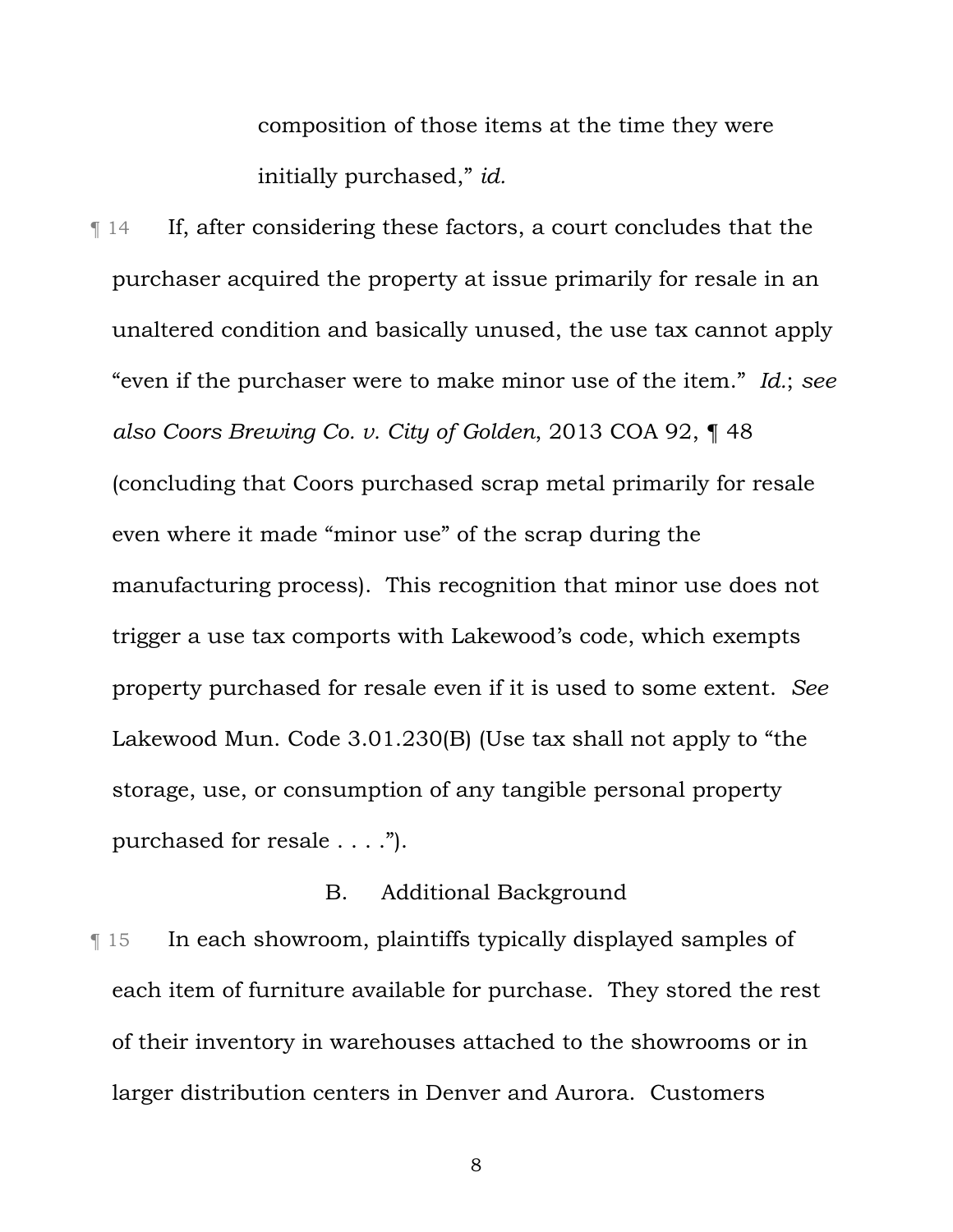perusing the showrooms were invited to try out the furniture by, for example, sitting on couches, turning on lamps, or lying on beds. At all times, including at the time plaintiffs purchased the furniture from wholesalers, plaintiffs intended to sell all the furniture including the displayed furniture.

¶ 16 Following a three-day bench trial, the district court made extensive factual findings. It found that all of plaintiffs' floor furniture was always available for sale at the discretion of plaintiffs' employees. Although employees generally preferred to fill orders from the warehouses instead of from the showroom floors, employees "often [sold] floor model items" in certain situations. Those situations included

> (a) when a customer indicate[d] an immediate need for the item; (b) when the item on display [was] discontinued or "rotated" pursuant to a pre-determined schedule; (c) when the store manager desire[d] to change the furniture being displayed on the showroom floor; (d) where the item on display [was] a one-of-akind item (e.g., furniture using reclaimed wood); (e) when the furniture on display [was] needed to provide furniture to a customer who received a damaged or defective item upon delivery; and (f) where the item [was] characterized as "home décor" or an accessory item.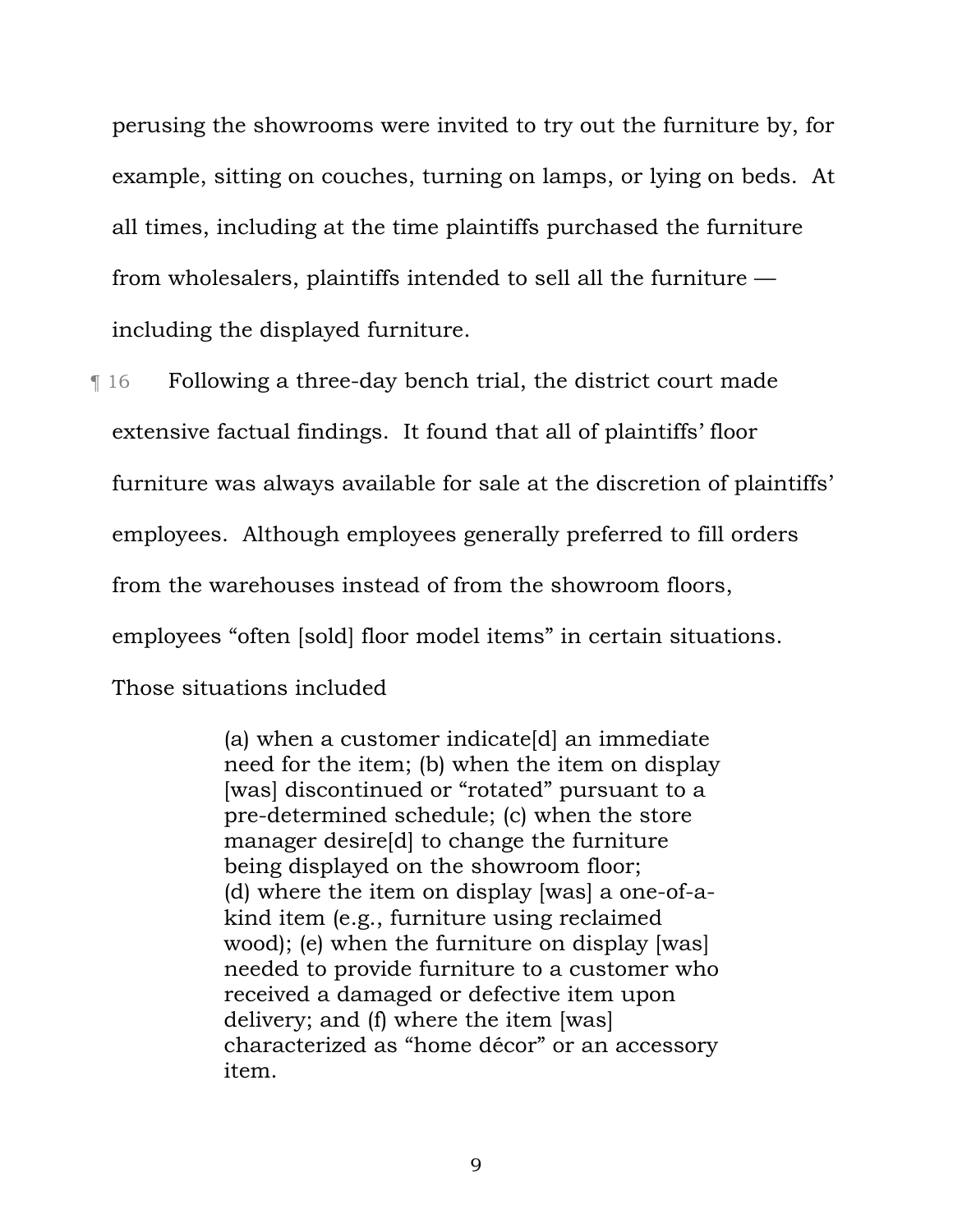The court found that, when employees chose not to sell floor model items, "it was not because these items were not for sale; it was because they do not want to spend the time to replace a floor model, and they 'don't like to have a gap on the floor' that would cause them to miss a sale."

- **The court further found that displayed items remained on the** showroom floor for an average of six to twelve months. Roughly 40% of the displayed items were sold within the first six months, and about 30% remained on the floor longer than one year. The court explained that "[a]ll of [the] floor models are eventually sold," a fact Lakewood did not dispute.
- ¶ 18 Regarding price, the court determined that "floor model items were often sold at full sales price where a customer exhibited an immediate need for the item." Also, "discounts up to 50% or more were common on warehouse items and floor models alike." Overall, the court found "no meaningful difference between the frequency and size of the discounts on floor models and the discounts on warehouse items."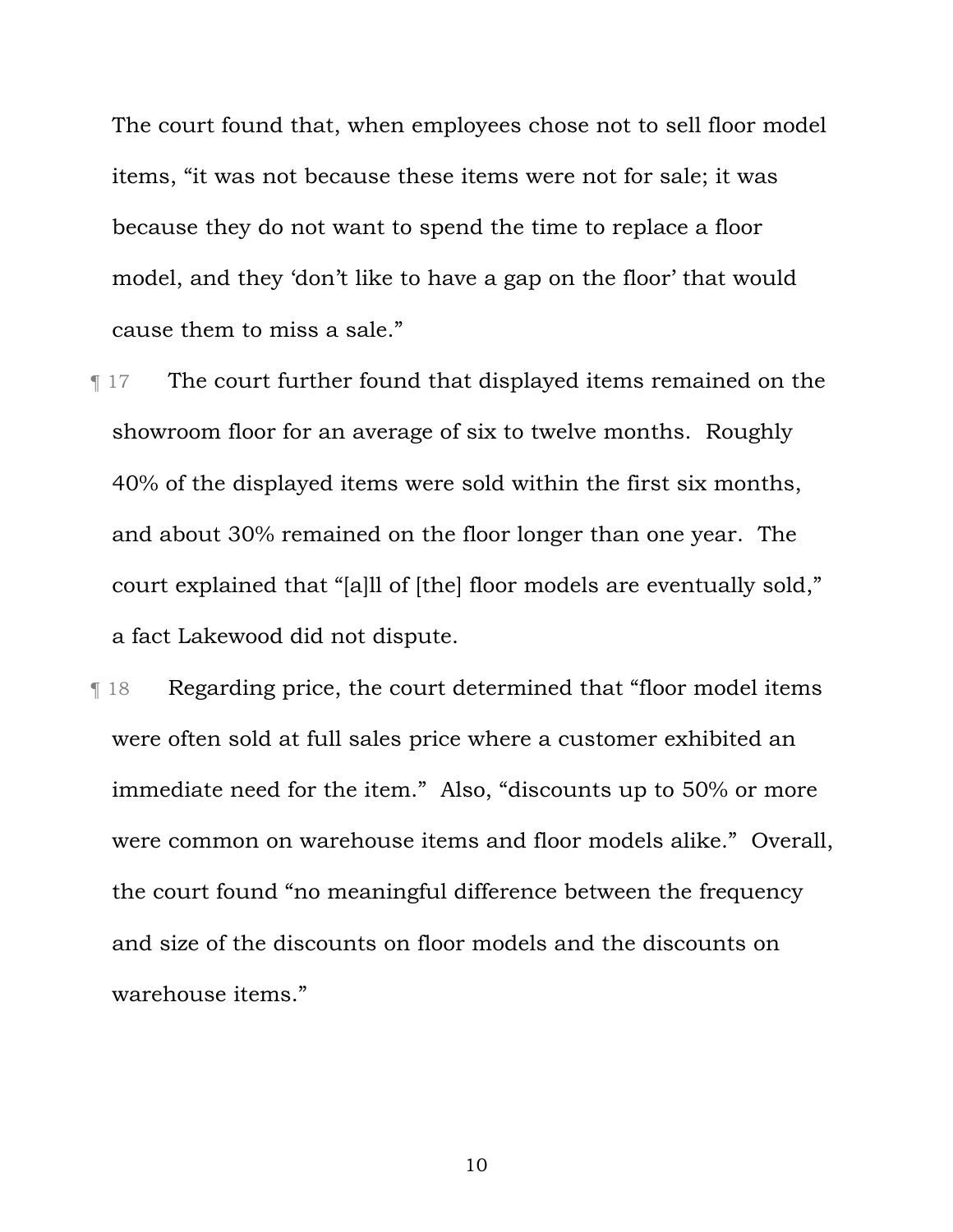- ¶ 19 As for tax treatment, "[plaintiffs] did not depreciate any of the floor model items for income tax, accounting, or financial reporting purposes."
- ¶ 20 Of the plaintiffs, only Denver Mattress was obligated by contract to take any action regarding the furniture. Denver Mattress agreed "to reserve a number of 'slots' on its showroom floor for [certain] vendors' mattresses and to give the vendors' products fair placement on the showroom floor."
- **The court outlined the procedures plaintiffs employed to** display products on the showroom floors:
	- "Un-boxing or un-wrapping the product."
	- "Assembling tables, beds, desks, and other items (attaching table and sofa legs, installing knobs, connecting footboards/headboards, building chairs, and plugging in adjustable bases)."
	- "'Breaking in' the cushions and pillows on sofas and chairs."
	- "For overhead light fixtures and lamps, hard-wiring to the building's electrical system and installing lightbulbs."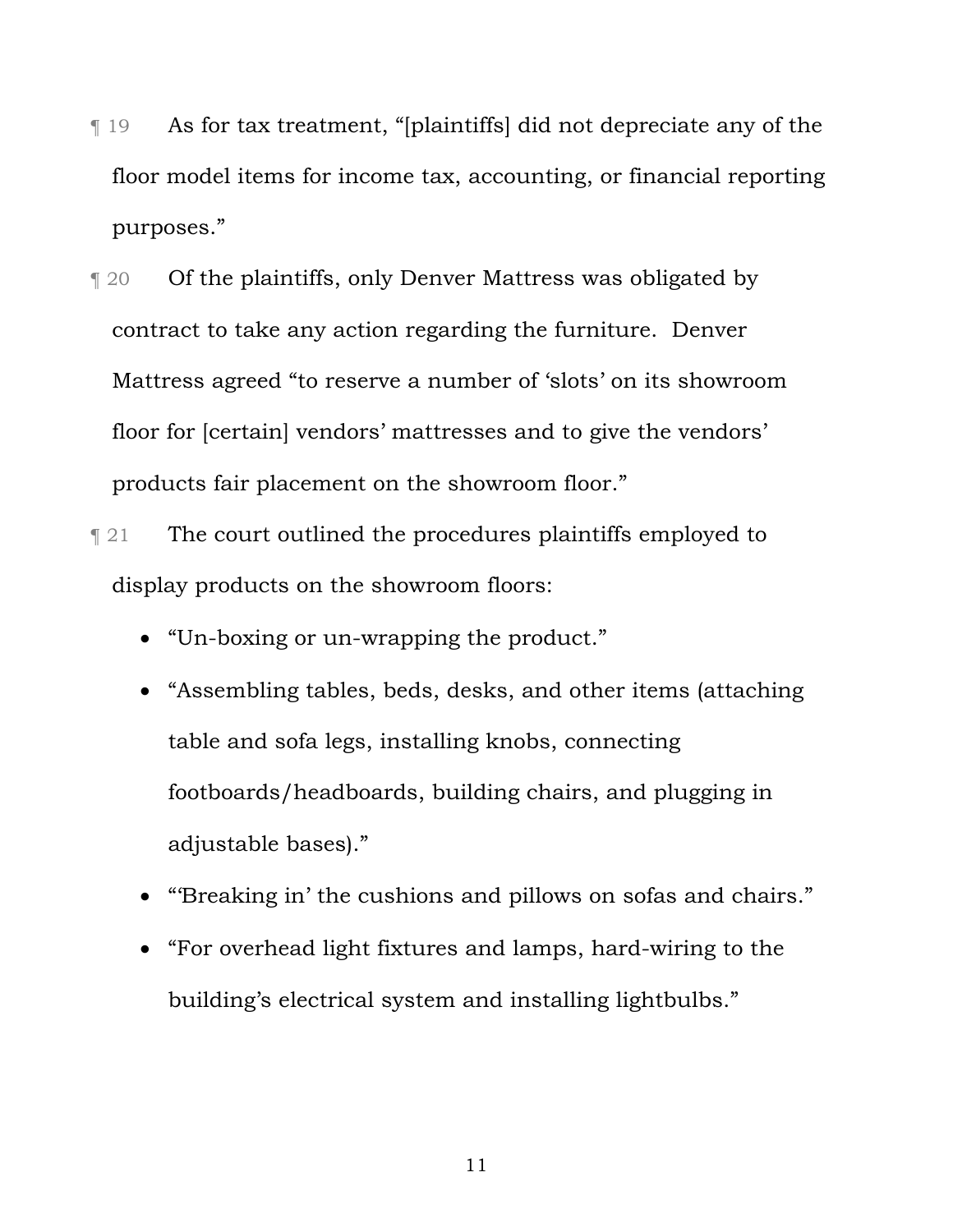"For mattresses, trimming threads remaining from the manufacturing process and installing a 'shoe protector' at the foot of the mattress."

 "Staging the display models in 'vignettes' with other furniture and home décor or accessories to mimic a real living room." The court reviewed witness testimony and found that, although plaintiffs often changed the "packaging" of their inventory to prepare it for the showroom, the showroom furniture was "wellmaintained and kept in a like-new condition."

**The court then applied the** *Hirschfeld* test and concluded that plaintiffs purchased the displayed furniture primarily for resale.

C. Application of the Primary Purpose Test ¶ 23 Lakewood does not challenge any of the district court's factual findings as clearly erroneous. So, we accept them all. We review de novo the application of the *Hirschfeld* primary purpose test to those facts. *See Conoco, Inc. v. Tinklenberg*, 121 P.3d 893, 896 (Colo. App. 2005); *see also Coors*, ¶ 42.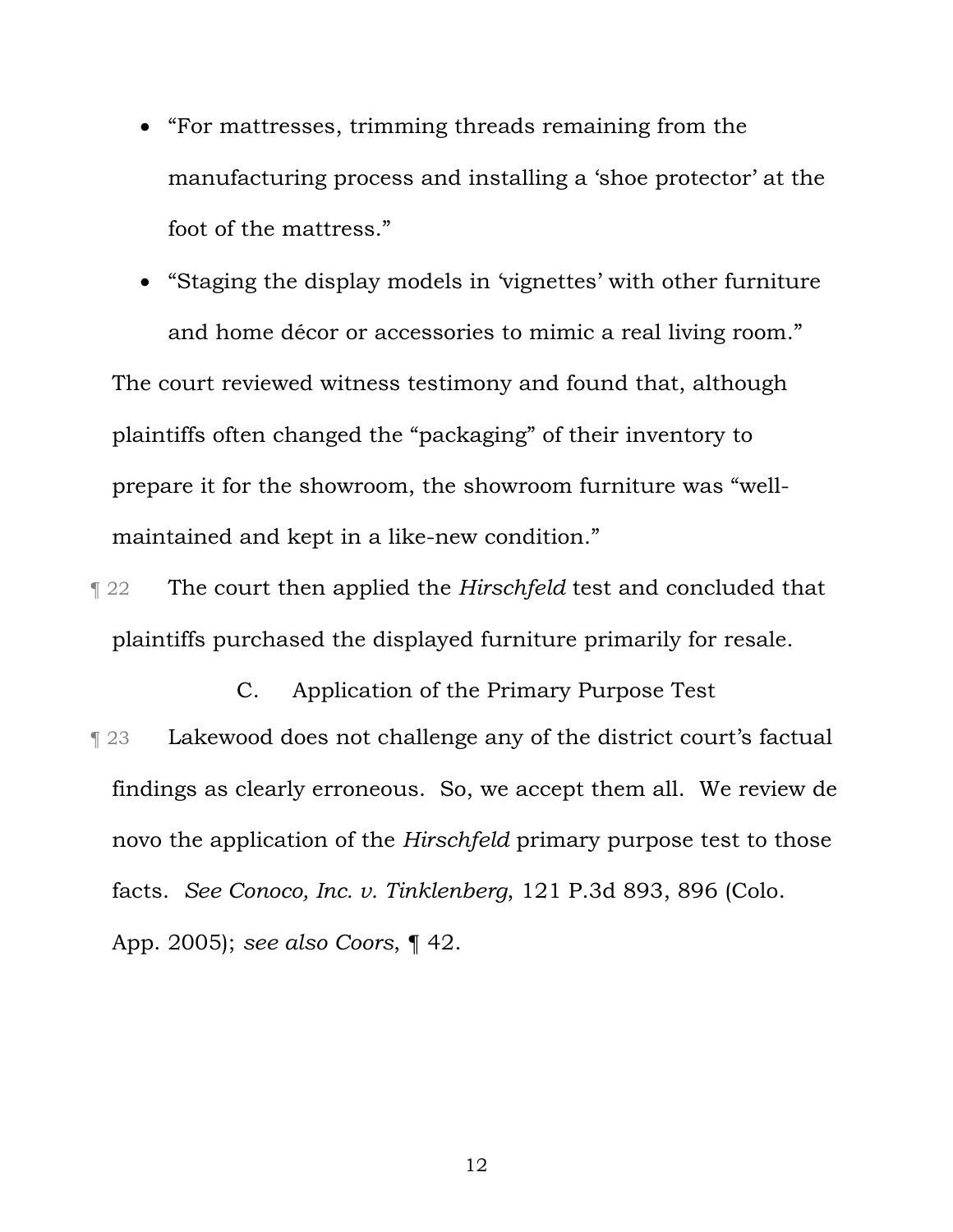### 1. Plaintiffs' Actual Conduct Following the Purchase of the Furniture

- ¶ 24 Plaintiffs purchased large quantities of furniture, all of which they intended to  $-$  and did  $-$  sell. Plaintiffs selected a sampling of their inventory to display in their showrooms for customers to try out before purchasing. As the district court noted, plaintiffs' conduct demonstrated that the "primary and overriding concern in [their] treatment of [the] floor models" was to preserve the marketability of the displayed furniture because all inventory would eventually be sold.
- **Term 25** When customers purchased furniture, their orders were filled from the warehouse or, sometimes, directly from the showroom floor. Customers paid sales tax on all purchases.
- ¶ 26 Plaintiffs treated the displayed furniture as inventory for income tax, accounting, and financial reporting purposes. Thus, they did not derive any of the tax benefits, such as depreciation, that could have come with non-inventory status.
- **Term 27** We conclude that the totality of plaintiffs' actual conduct shows that they purchased the displayed furniture primarily for resale in an unaltered condition and basically unused. The fact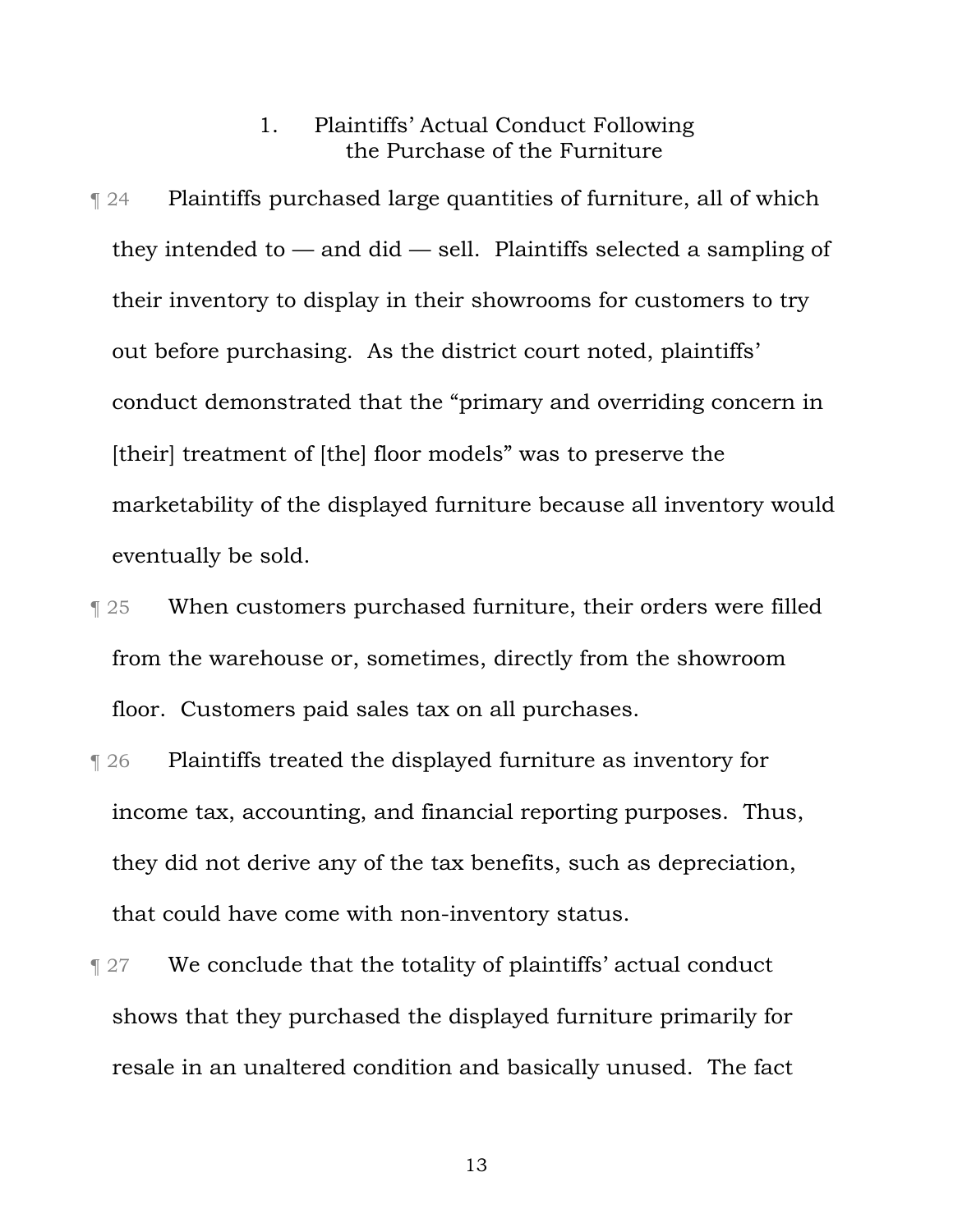that plaintiffs permitted customers to view and try out the displayed furniture before it was sold does not indicate otherwise.

¶ 28 Lakewood stresses that the furniture remained on the floor for an average of six to twelve months, and sometimes longer. For a couple of reasons, however, the length of time the furniture stayed on the floor is not especially illuminating. First, Lakewood's emphasis on time seems inconsistent with its taxation theory  $-$  i.e., once plaintiffs removed the furniture from the warehouse and displayed it on the showroom floor to promote the product, a taxable event occurred. The length of time the furniture remained on the floor appears to be immaterial under this theory.

¶ 29 Second, the evidence did not show that any furniture item remained on the showroom floor longer, on average, than a similar item remained in the warehouse. The evidence did not reveal how long furniture stayed in the warehouse on average. The testimony showed, however, that furniture sometimes stayed in the warehouse for six to twelve months, or longer. And Lakewood did not assess use tax on warehouse items, no matter how long they remained. True, evidence indicated that many more items were sold from the warehouses than from the showrooms. But this fact simply reflects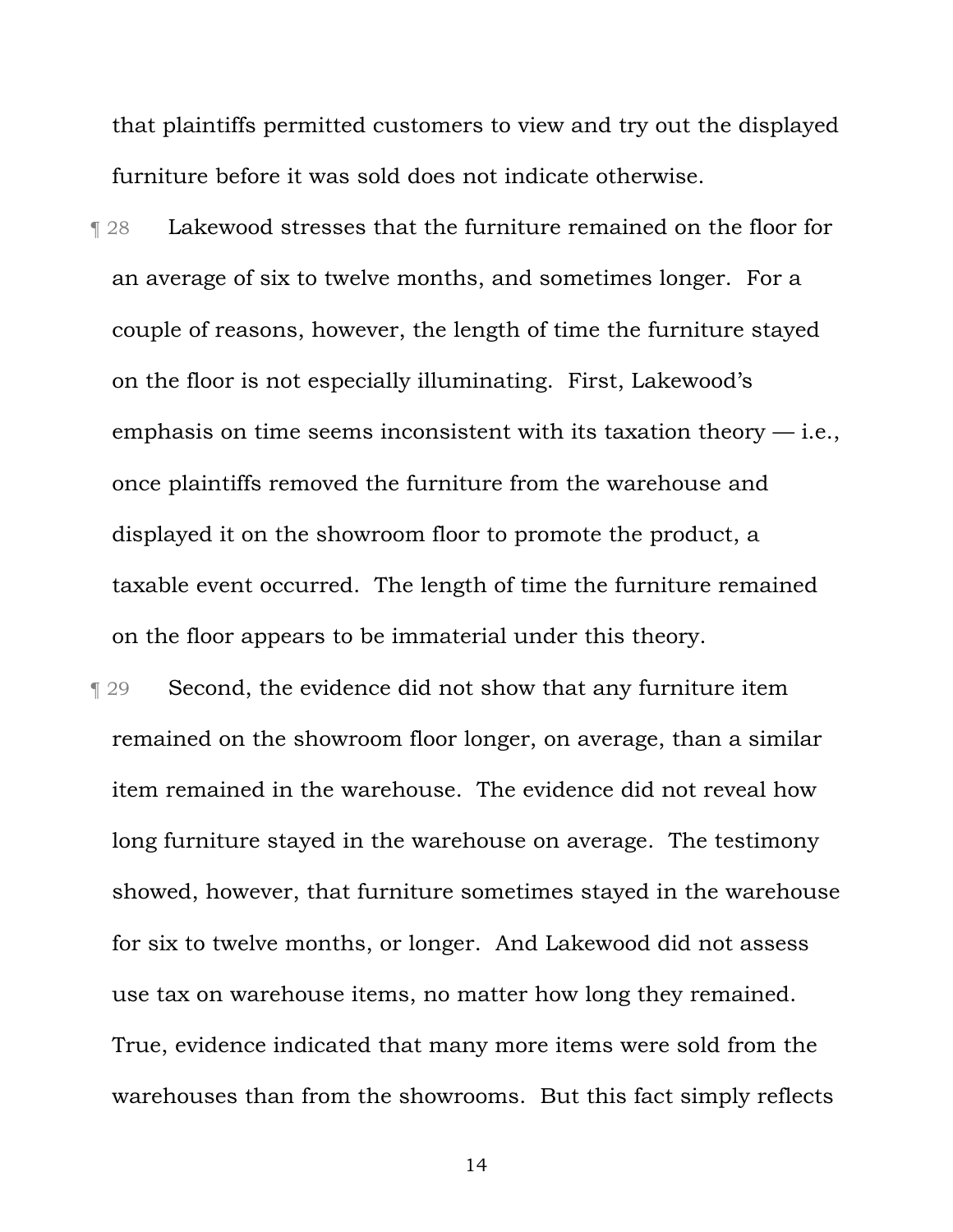that many more items were stored in the warehouses than in the showrooms and that plaintiffs' employees generally preferred to sell warehouse items first so they would not need to replace the furniture on the floor.

¶ 30 Hence, more significant than the time spent on the showroom floor is whether the displayed furniture was for resale and was sold in an unaltered condition and basically unused.3 The record demonstrates that the furniture was for resale while on the floor, it was sold in essentially new condition, and displaying the furniture for advertising was therefore a minor use that furthered the resale purpose. *See Coors*, ¶¶ 54-57 (concluding that purchase of scrap aluminum was primarily for resale where Coors used the scrap "only fleetingly" in the manufacturing process); *see also C. F. & I. Steel Corp. v. Charnes*, 637 P.2d 324, 330 (Colo. 1981) (concluding that no taxable event occurred where steel corporation "brief[ly] utiliz[ed]" raw materials by diverting them "to its own temporary use and then back to the normal steel-making process").

l

<sup>3</sup> Illustrating this point is Lakewood's treatment of certain "out-thedoor" items in the showroom, which consisted of small merchandise that was regularly sold from the floor (e.g., vases and pillows). Lakewood excluded those items from use tax no matter how long they remained on the floor because they were always for resale.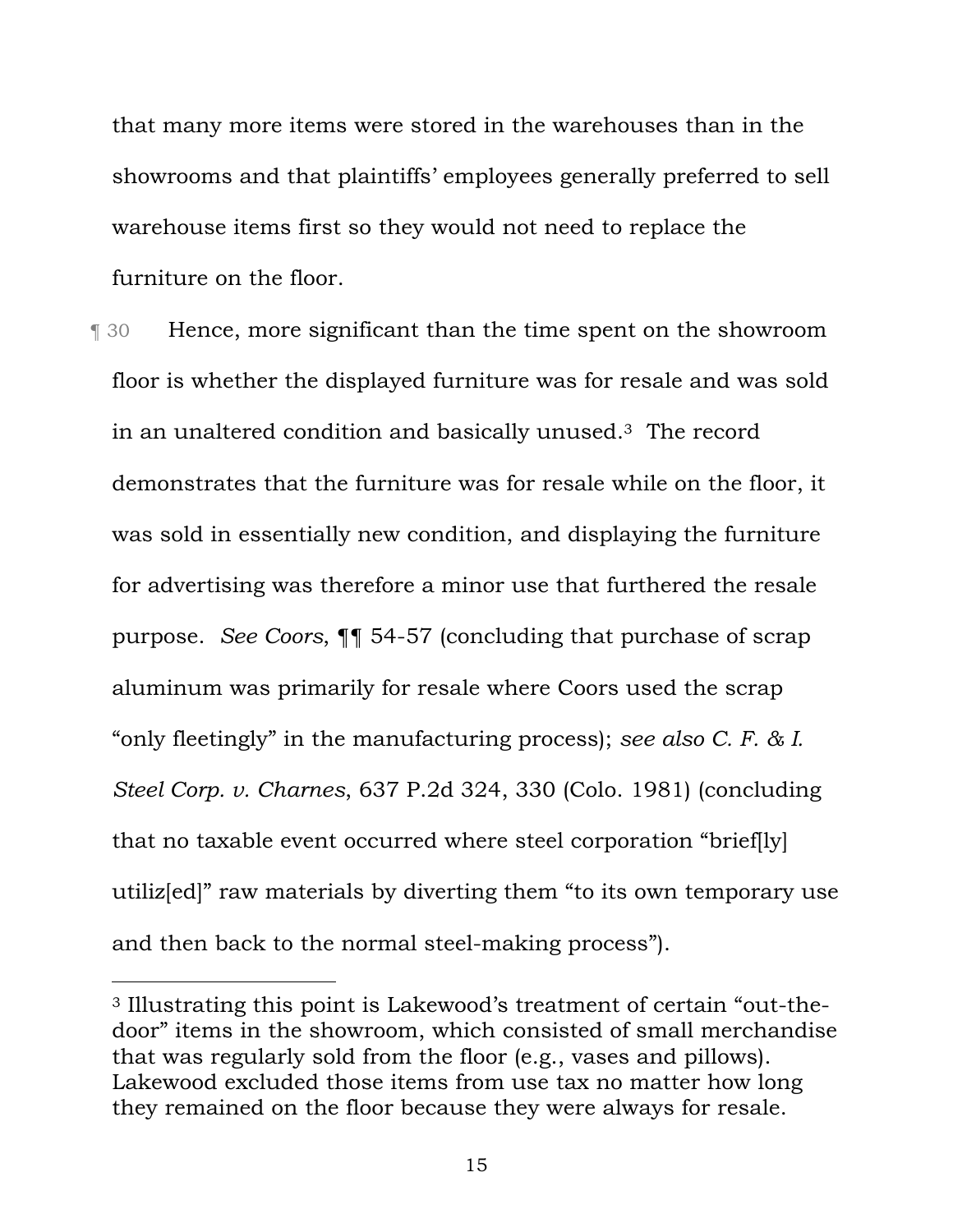2. Plaintiffs' Contractual Obligations to Use, Alter, or Consume the Furniture to Produce Goods or Perform Services

¶ 31 Plaintiffs' only contractual obligation regarding the displayed furniture was Denver Mattress's duty to give fair placement on the showroom floor to some vendors' mattresses. As the district court explained, "[T]hese contractual obligations related only to prominent placement on the showroom floor; not to committing Denver Mattress to any manner of usage, alteration, or consumption that differed from its treatment of other floor models not governed by the contract." Beyond prominent floor placement, those obligations did not require any use.

¶ 32 In contrast, in *Hirschfeld*, a printing company purchased prepress materials — such as printing plates, film, and transparencies — for use in printing brochures, letterheads, and greeting cards for its customers. 806 P.2d at 918. In holding that the company's purchase of these materials was subject to the use tax, the supreme court noted, "[I]t is clear that Hirschfeld could not perform the services it was contractually obligated to perform for its customers without making extensive use of the pre-press materials." *Id.* at 923. "Hirschfeld substantially used and often altered the pre-press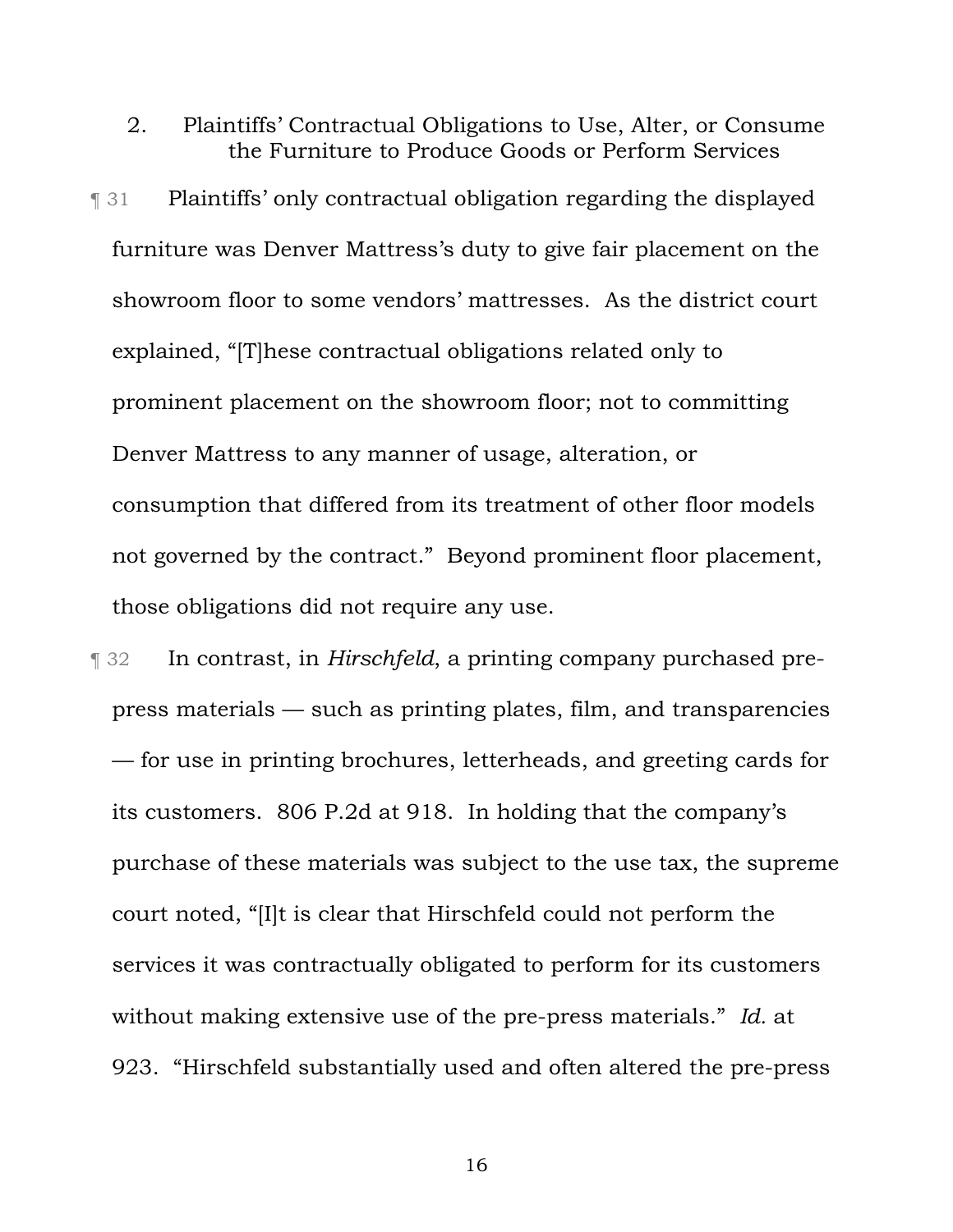materials in performing its contractual obligations to its *customers*." *Id.* at 924 (emphasis added).

**The 33** Plaintiffs here had no contractual obligations to their *customers* to display the furniture. At most, one plaintiff had obligations to certain *vendors* as to some products. So, unlike in *Hirschfeld*, plaintiffs had no contractual obligations to customers that would require them to use, alter, or consume any furniture to produce goods or perform services. *Cf. City of Colorado Springs v. Inv. Hotel Props., Ltd.*, 806 P.2d 375, 379 (Colo. 1991) (holding that primary purpose of hotel's purchase of guest room furniture was for the hotel's "use thereof in fulfilling its contractual obligations to its guests").

¶ 34 Lakewood argues that, because this case arose in the retail context as opposed to the manufacturing context, "some deviation from the exact . . . *Hirschfeld* factual predicate is warranted." We agree that the absence of the contractual obligations discussed in *Hirschfeld* is not dispositive. Still, as Lakewood acknowledges, "a contract requiring use may be *evidence of* a taxable interim use . . . ." Therefore, the absence of such a contract tends to support plaintiffs' view that they purchased the displayed furniture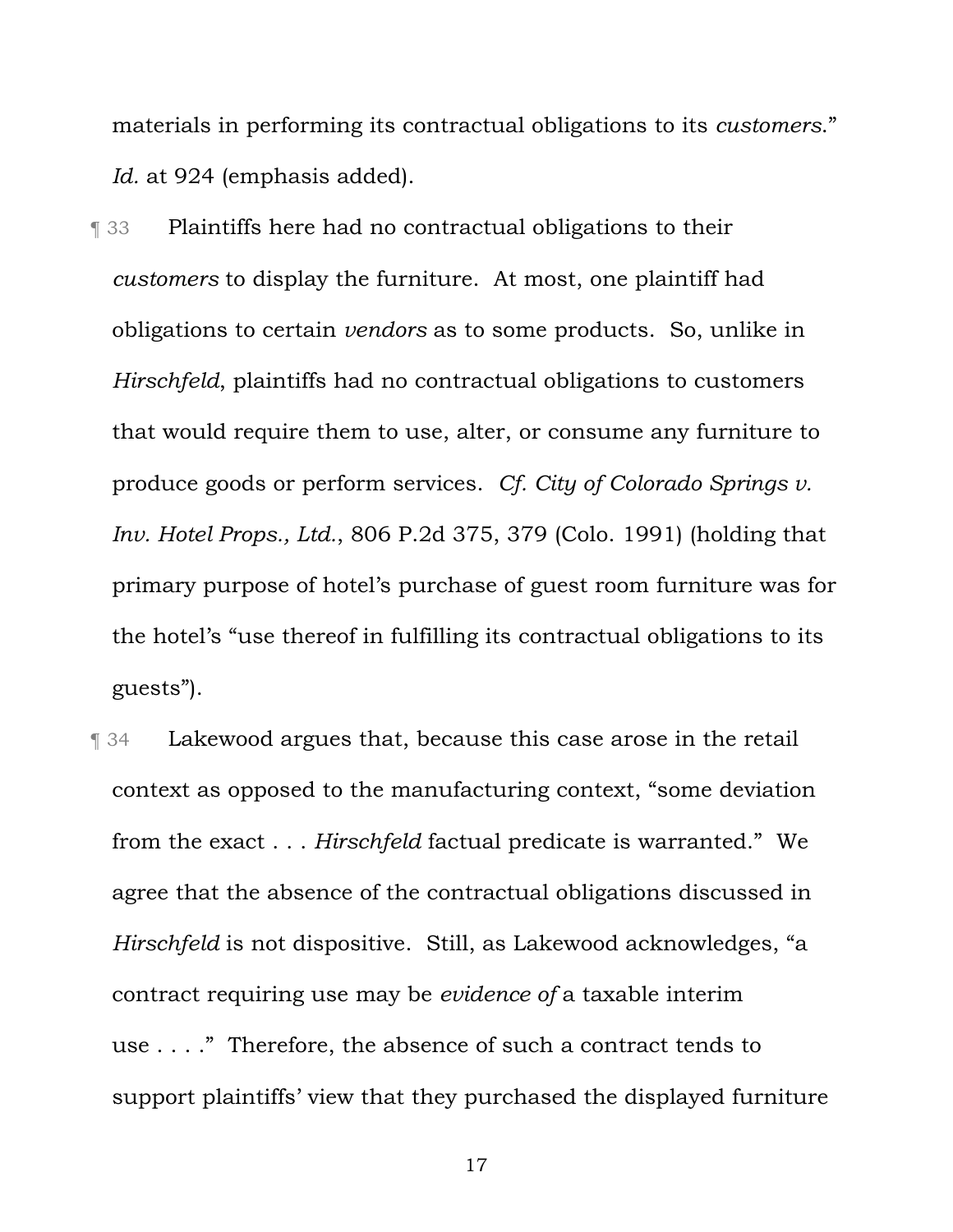primarily for resale. *Cf. Coors*, ¶ 44 ("Although the manufacturer is contracted to manufacture beer can ends and tabs, it is not obligated to incorporate the scrap into those ends and tabs. Rather, it is free to resell the scrap [to other customers].").

- 3. Degree to Which the Furniture is Essential to Plaintiffs' Performance of Their Contractual Obligations
- ¶ 35 All parties seem to agree, and the district court found, that this factor does not add much to the analysis because plaintiffs did not have contractual obligations (to customers) to use, alter, or consume the displayed furniture to produce goods or perform services. As discussed, however, the lack of pertinent contractual obligations cuts in plaintiffs' favor to some extent.
- 4. Degree to Which Plaintiffs Controlled the Manner in Which the Furniture Was Used, Altered, or Consumed Prior to Sale ¶ 36 The supreme court found this factor germane in *Hirschfeld* because Hirschfeld purchased the pre-press materials to use in performing contractual obligations to its customers and "the manner and extent of Hirschfeld's use of the items was vested solely in Hirschfeld." 806 P.2d at 923. This factor is perhaps less relevant here, where plaintiffs had no contractual obligations to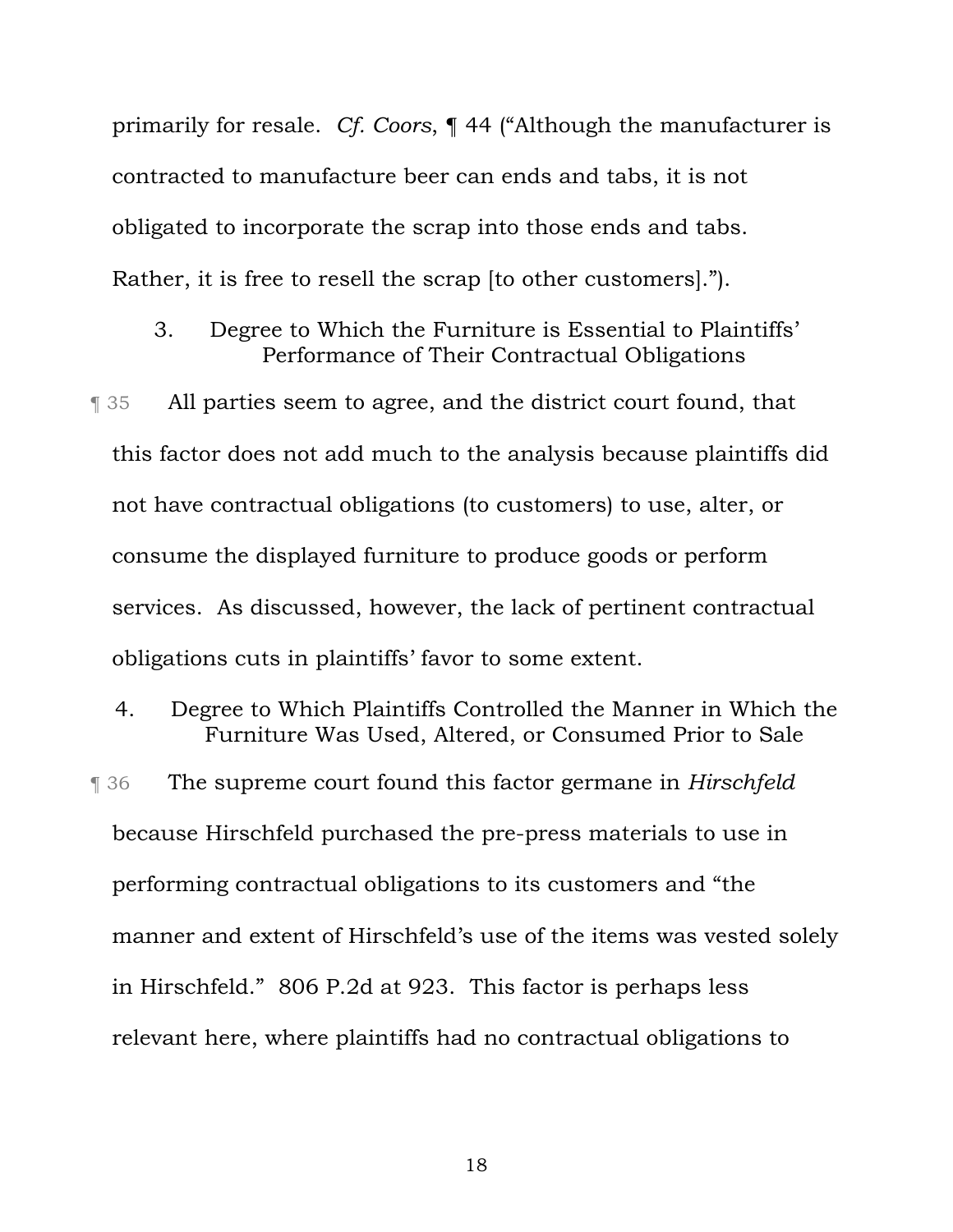use, alter, or consume the furniture to produce goods or perform services.

**The France Strutus** To the extent this factor remains relevant, we note that plaintiffs controlled the manner in which the furniture was displayed. For instance, plaintiffs removed the items from the warehouses, unboxed them, assembled them into functioning furniture, and arranged them in groupings to simulate living spaces so that customers could try them out. Plaintiffs also controlled the length of time that displayed items remained on the showroom floors.

- ¶ 38 On the other hand, plaintiffs' customers largely controlled their interactions with the displayed furniture. Plaintiffs' employees sometimes encouraged customers to sit on a sofa or lie on a bed, but customers were generally free to roam around the showrooms and test the furniture as they pleased.
- ¶ 39 Consequently, this factor does not clearly support either plaintiffs' position or Lakewood's position.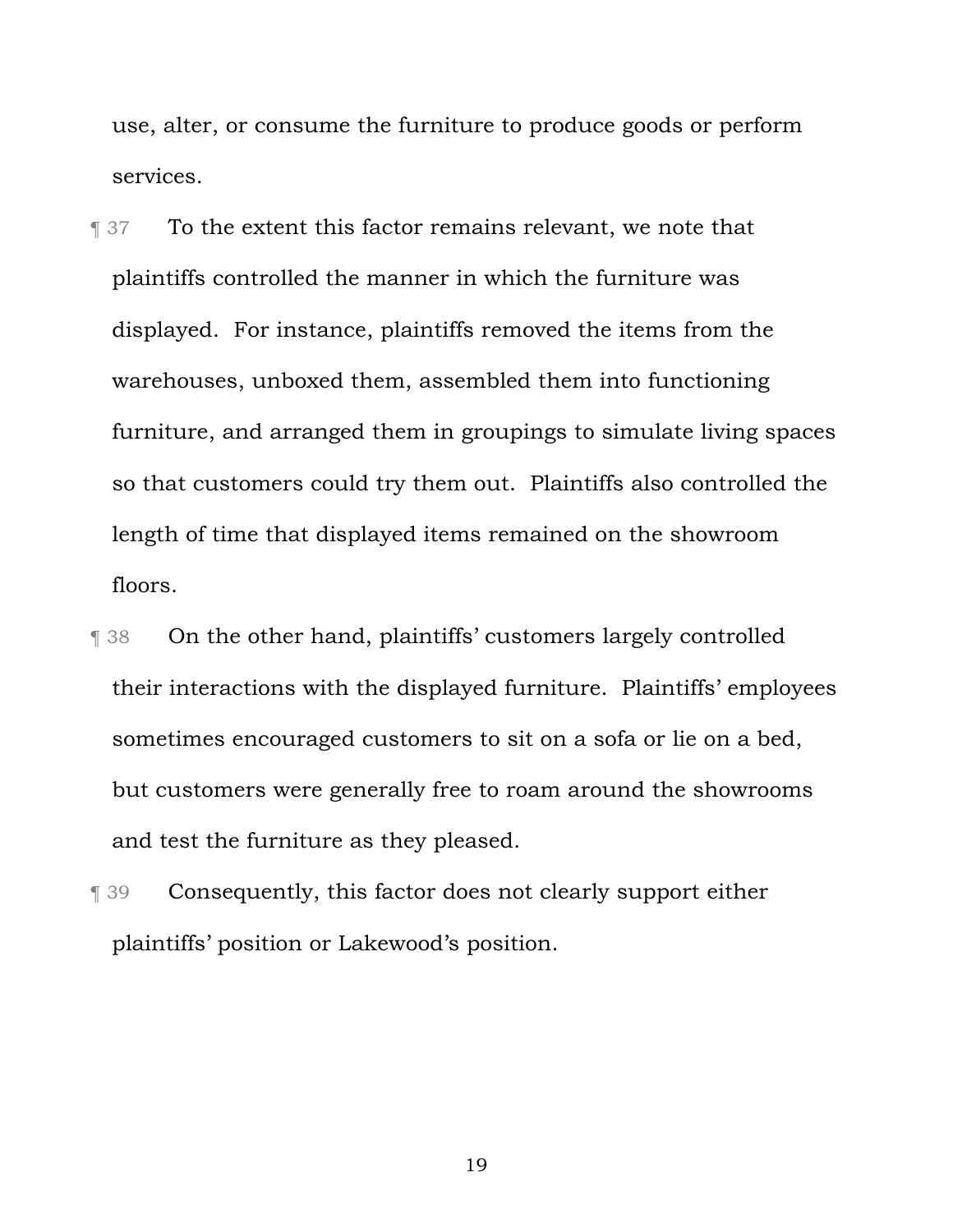- 5. Degree to Which Plaintiffs Altered the Form, Character, or Composition of the Furniture Prior to Sale
- ¶ 40 Lakewood contends that plaintiffs altered the form or composition of the displayed furniture when they assembled it for staging in the showrooms. Lakewood also argues that, after such display, the character of the furniture went "from brand new to used."
- ¶ 41 As discussed by the district court, however, plaintiffs' unboxing and assembly constituted merely a change in packaging of the displayed furniture, not an alteration of form, character, or composition. We find the reasoning in *Coors* instructive. The division concluded that "the process that collects the [aluminum] scrap and compresses it into briquettes is a change in *packaging*, not a change in '*form, character[,] or composition*.' . . . '[S]imply put, [the manufacturer] purchased aluminum and ultimately resold aluminum.'" *Coors*, ¶ 51 (quoting *Hirschfeld*, 806 P.2d at 921).
- ¶ 42 Likewise, plaintiffs purchased sofas, beds, chairs, etc. and ultimately resold sofas, beds, chairs, etc. The district court found that the furniture was well maintained and sold in "like-new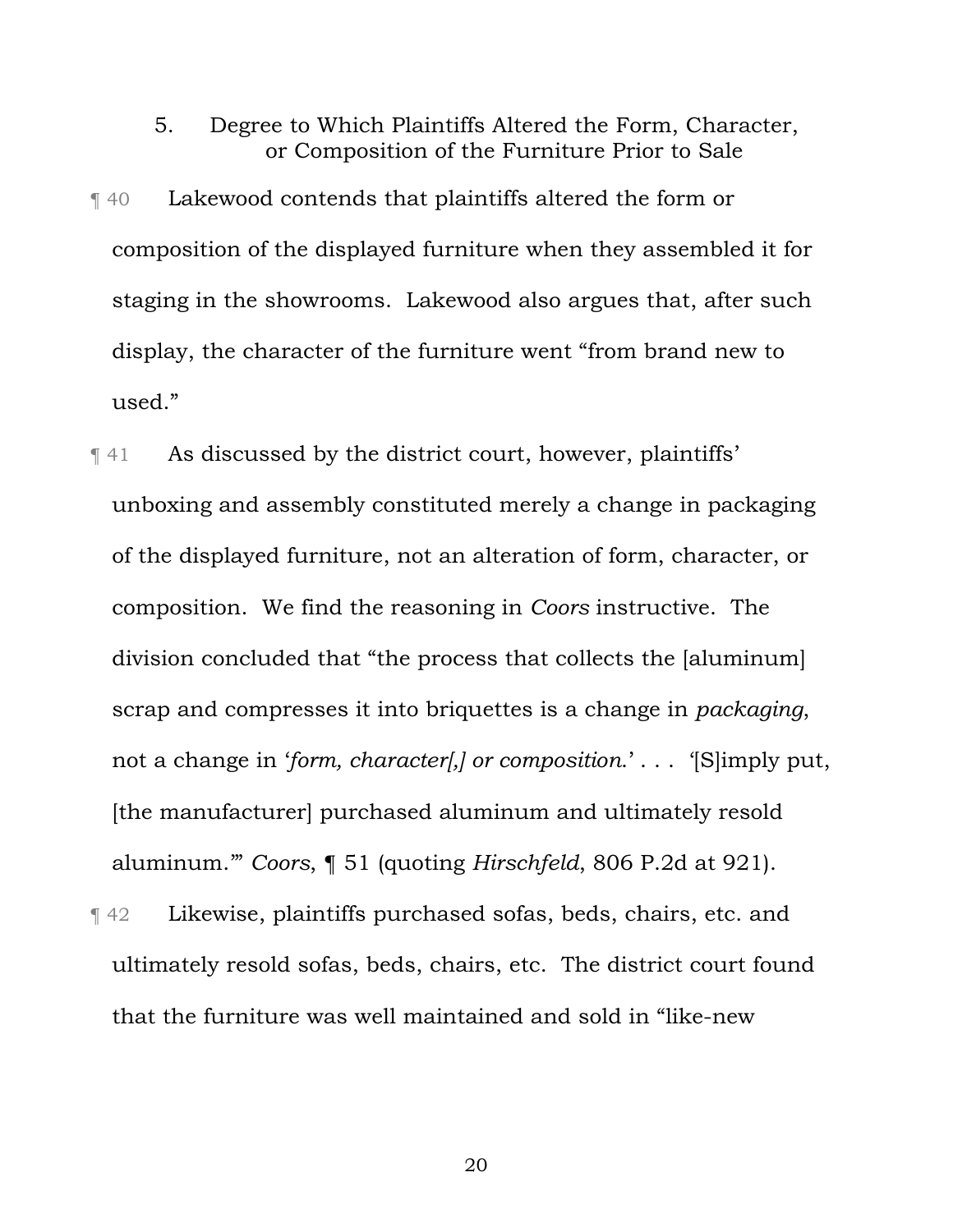condition" on generally the same price terms as warehouse furniture. Hence, this factor also weighs in plaintiffs' favor.

¶ 43 In sum, the *Hirschfeld* factors in combination weigh decidedly in plaintiffs' favor. Under that test, then, plaintiffs' primary purpose in purchasing the displayed furniture was for resale.

D. Returning to Lakewood's Regulations

- ¶ 44 Lakewood relies heavily on its special regulation pertaining to "Initial Use of Property," which states that any item purchased "for use or consumption by the purchaser" is subject to tax for that use even if the item is eventually resold in its original condition. Lakewood Sales and Use Tax Special Regs., at 41. Lakewood says that, under this regulation, whether the item shows physical signs of use is irrelevant. The item could be used extensively and then resold in its original condition, in which case the use tax would still apply.
- **That may be true, but the Initial Use regulation by its plain** terms — applies only to items purchased for the purchaser's use or consumption. As explained, plaintiffs purchased the displayed furniture primarily for resale, not for their own use or consumption; so the Initial Use regulation does not control here.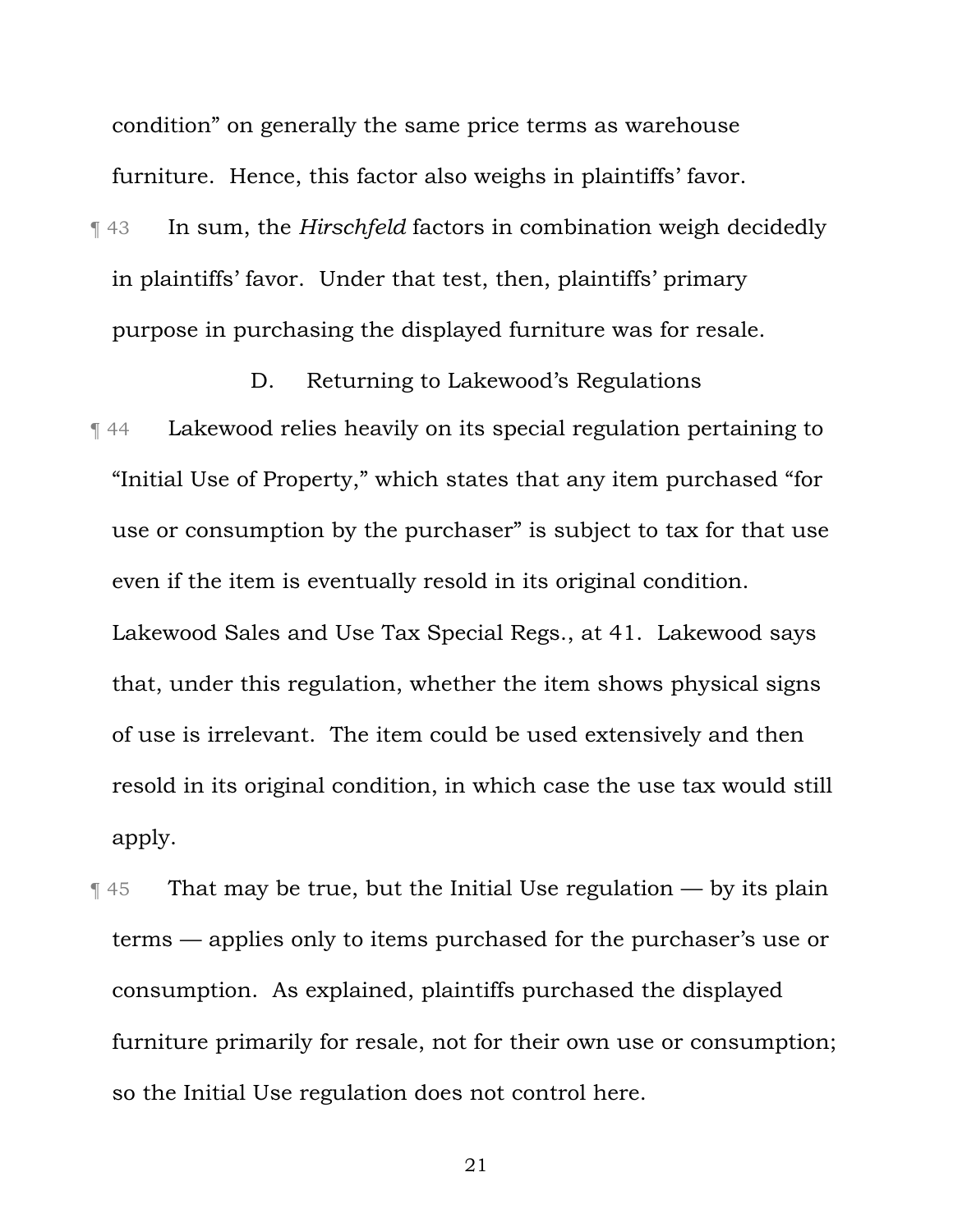$\parallel$  46 Nor does regulation 3.01.300(1)(b)'s explanation that the use tax applies to items "withdrawn from stock." That provision pertains to tax-free purchases for resale that are later removed from inventory "for the purchaser's own use or consumption." But plaintiffs never withdrew the displayed furniture from stock. The record reveals that the displayed furniture was always available for resale. Sometimes it was sold quickly; other times it took more than a year. But it was available for sale and always sold eventually.

¶ 47 Finally, our reading of the tax code and regulations is confirmed by Lakewood's special regulation on "Automobile Dealers and Demonstration Vehicles." Lakewood Sales and Use Tax Special Regs., at 31. A dealer's "use of an inventory or stock vehicle is not subject to a use tax if [the] vehicle is available for and in fact used for the promotion of business." *Id.* According to Lakewood, this special regulation exempts a use to which the use tax would otherwise apply. All tax regulations, however, must conform to the tax code. *See* Lakewood Mun. Code 3.01.070. Therefore, this regulation does not create an exemption from the use tax that is not intended by the tax code itself. Instead, this regulation clarifies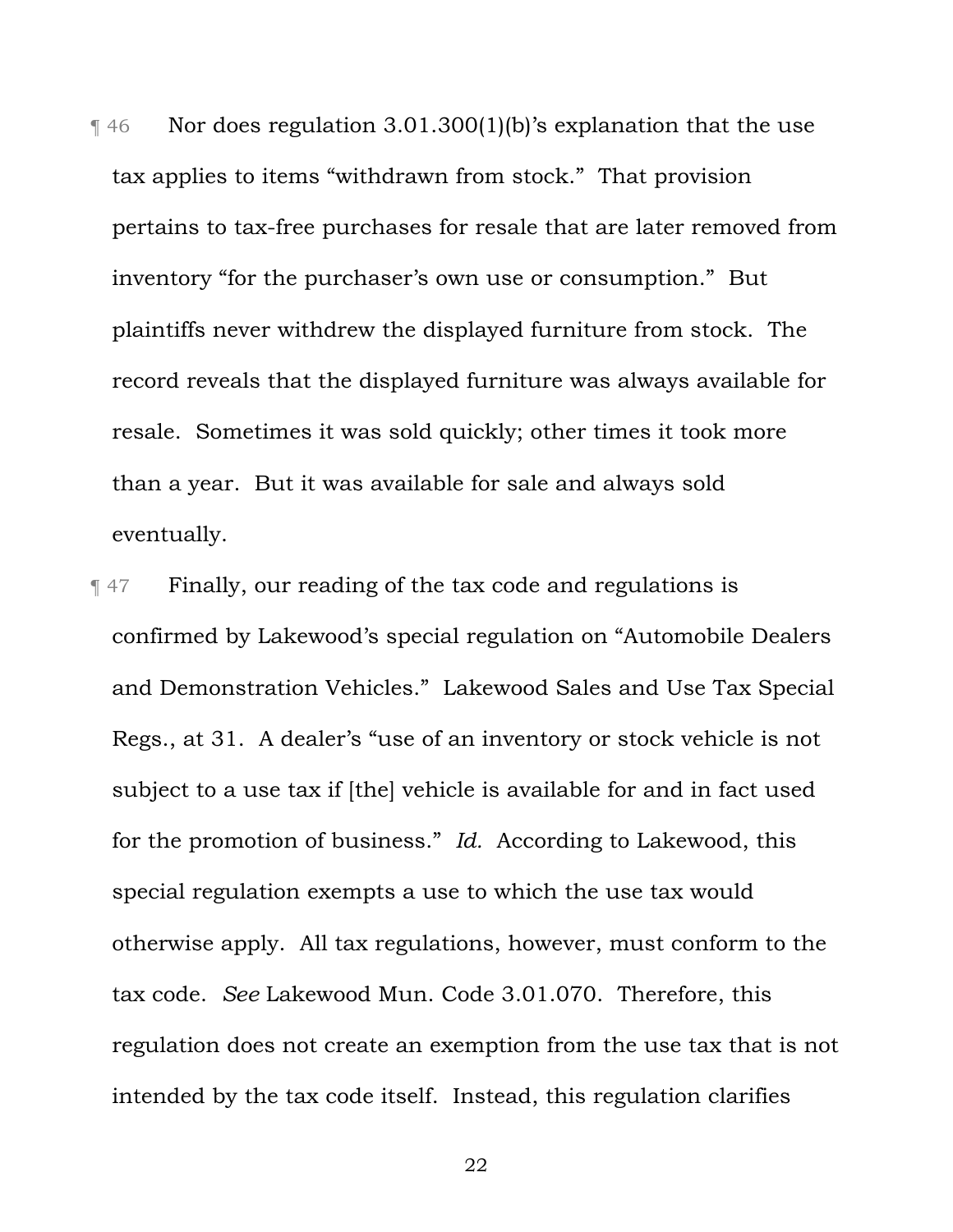how the use tax exemptions of the code apply to demonstration vehicles used by dealers to promote sales. Plaintiffs' use of the displayed furniture for demonstration purposes is analogous; so, the use tax consequences should be analogous.

¶ 48 For all the reasons discussed above, the use tax does not apply to plaintiffs' purchase of the displayed furniture.4

IV. Conclusion

¶ 49 The judgment is affirmed.

l

JUDGE J. JONES and JUDGE KAPELKE concur.

<sup>4</sup> Because Lakewood's code and regulations, considered in light of Colorado case law, are sufficient to resolve this case, we need not address the out-of-state cases cited by the parties. Besides, none of those cases brings much to the table because none involved facts very similar to those here.